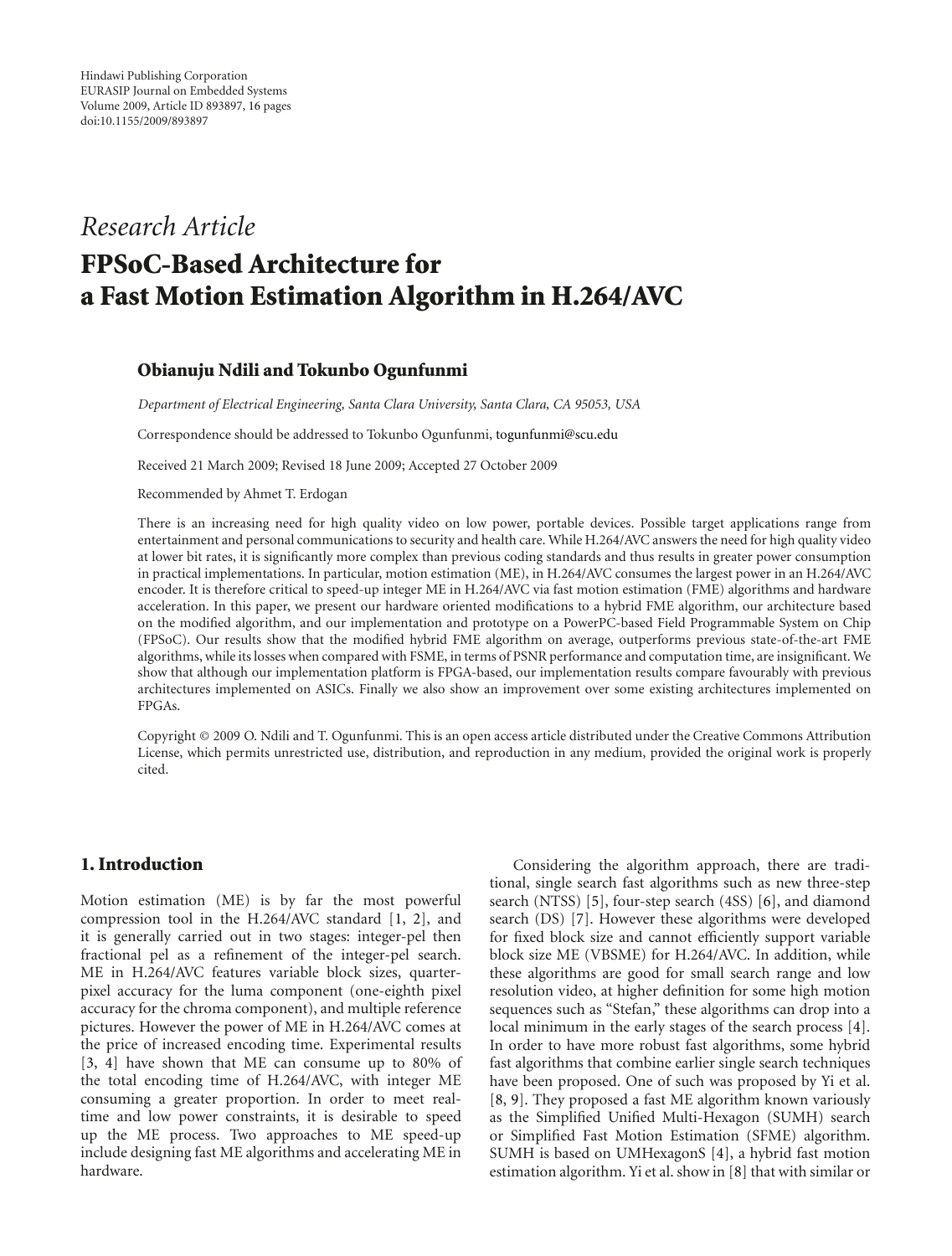even better rate-distortion performance, SUMH reduces ME time by about 55% and 94% on average when compared with UMHexagonS and Fast Full Search, respectively. In addition, SUMH yields a bit rate reduction of up to 18% when compared with Full Search in low complexity mode. Both SUMH and UMHexagonS are nonnormative parts of the H.264/AVC standard.

Considering ME speed-up via hardware acceleration, although there has been some previous work on VLSI architectures for VBSME in H.264/AVC, the overwhelming majority of these works have been based on the Full Search Motion Estimation (FSME) algorithm. This is because FSME presents a regular-patterned search window which in turn provides good candidate-level data reuse (DR) with regular searching flows. A good candidate-level DR results in the reduction of data access power. Power consumption for an integer ME module mainly comes from two parts: data access power to read reference pixels from local memories and computational power consumed by the processing elements. For FSME, the data access power is reduced because the reference pixels of neighbouring candidates are considerably overlapped. On the other hand, because of the exhaustive search done in FSME, the computational complexity and thus the power consumed by the processing elements, is large.

Several low-power integer ME architectures with corresponding fast algorithms were designed for standards prior to H.264/AVC [10–13]. However, these architectures do not support H.264/AVC. Additionally, because the irregular searching flows of fast algorithms usually lead to poor intercandidate DR, the power reduction at the algorithm level is usually constrained by the power reduction at the architecture level. There is therefore an urgent need for architectures with hardware oriented fast algorithms for portable systems implementing H.264/AVC [14]. Note also that because the data flow of FME is very similar to that of fractional pel search, some hardware reuse can be achieved  $[15]$ .

For H.264/AVC, previous works on architectures for fast motion estimation (FME) [14–18] have been based on diverse FME algorithms.

Rahman and Badawy in [16] and Byeon et al. in [17] base their works on UMHexagonS. In [14], Chen et al. propose a parallel, content-adaptive, variable block size, 4SS algorithm, upon which their architecture is based. In [15], Zhang and Gao base their architecture on the following search sequence: Diamond Search (DS), Cross Search (CS) and finally, fractional-pel ME.

In this paper, we base our architecture on SUMH which has been shown in [8] to outperform UMHexagonS. We present hardware oriented modifications to SUMH. We show that the modified SUMH has a better PSNR performance that of the parallel, content-adaptive variable block size 4SS proposed in [14]. In addition, our results (see Section 2) show that for the modified SUMH, the average PSNR loss is 0.004 dB to 0.03 dB when compared with FSME, while when compared to SUMH, most of the sequences show an average improvement of up to 0.02 dB, while two of the sequences show an average loss of 0.002 dB. Thus in general, there is an improvement over SUMH. In terms of percentage computational time savings, while SUMH saves 88.3% to 98.8% when compared with FSME, the modified SUMH saves 60.0% to 91.7% when compared with FSME. Finally, in terms of percentage bit rate increase, when compared with FSME, the modified SUMH shows a bit rate improvement (decrease in bit rate), of 0.02% in the sequence "Coastguard." The worst bit rate increase is in "Foreman" and that is 1.29%. When compared with SUMH, there is a bit rate improvement of 0.03% to 0.34%.

The rest of this paper is organized as follows. In Section 2 we summarize integer-pel motion estimation in SUMH and present the hardware oriented SUMH along with simulation results. In Section 3 we briefly present our proposed architecture based on the modified SUMH. We also present our implementation results as well as comparisons with prior works. In Section 4 we present our prototyping efforts on the XUPV2P development board. This board contains an XC2VP30 Virtex-II Pro FPGA with two hardwired PowerPC 405 processors. Finally our conclusions are presented in Section 5.

#### **2. Motion Estimation Algorithm**

*2.1. Integer-Pel SUMH Algorithm.* H.264/AVC uses block matching for motion vector search. Integer-pel motion estimation uses the sum of absolute differences (SADs), as its matching criterion. The mathematical expression for SAD is given in

$$
SAD(dx, dy) = \sum_{x=0}^{X-1} \sum_{y=0}^{Y-1} |a(x, y) - b(x + dx, y + dy)|,
$$
\n(1)

$$
(MV_x, MV_y) = (dx, dy)|_{min\ SAD(dx, dy)}.
$$
 (2)

In (1),  $a(x, y)$  and  $b(x, y)$  are the pixels of the current, and candidate blocks, respectively. (*dx*, *dy*) is the displacement of the candidate block within the search window.  $X \times Y$  is the size of the current block. In (2)  $(MV_x, MV_y)$ is the motion vector of the best matching candidate block.

H.264/AVC features seven interprediction block sizes which are  $16 \times 16$ ,  $16 \times 8$ ,  $8 \times 16$ ,  $8 \times 8$ ,  $8 \times 4$ ,  $4 \times 8$ , and  $4 \times 4$ . These are referred to as block modes 1 to 7. An up layer block is a block that contains sub-blocks. For example, mode 5 or 6 is the up layer of mode 7, and mode 4 is the up layer of mode 5 or 6.

SUMH [8] utilizes five key steps for intensive search, integer-pel motion estimation. They are cross search, hexagon search, multi big hexagon search, extended hexagon search, and extended diamond search. For motion vector (MV) prediction, SUMH uses the spatial median and up layer predictors, while for SAD prediction, the up layer predictor is used. In median MV prediction, the median value of the adjacent blocks on the left, top, and top-right (or top-left) of the current block is used to predict the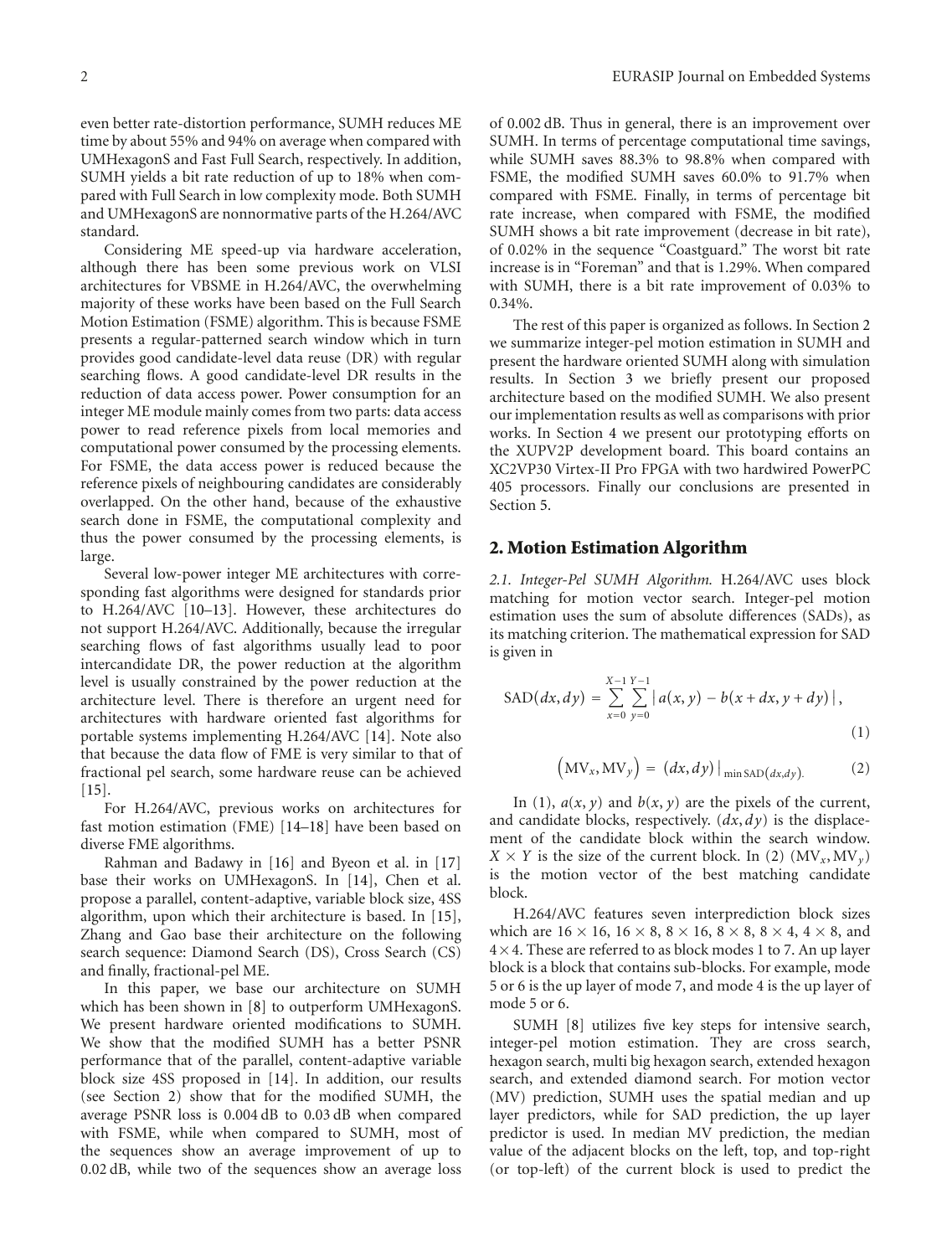MV of the current block. The complete flow chart of the integer-pel, motion vector search in SUMH is shown in Figure 1.

The convergence and intensive search conditions are determined by arbitrary thresholds shifted by a blocktype shift factor. The blocktype shift factor specifies the number of bits to shift to the right in order to get the corresponding thresholds for different block sizes. There are 8 blocktype shift factors corresponding to 8 block modes: 1 dummy block mode and the 7 block modes in H.264/AVC. The 8 block modes are 16×16 (dummy), 16×16, 16×8, 8×16, 8×8, 8×4,  $4 \times 8$ , and  $4 \times 4$ . The array of 8 blocktype shift factors corresponding, respectively, to these 8 block modes is given in

blocktype shift factor = {0, 0, 1, 1, 2, 3, 3, 1}*.* (3)

The convergence search condition is described in pseudocode in

min mcost *<* -ConvergeThreshold blocktype shift factor blocktype , (4)

where min mcost is the minimum motion vector cost. The intensive search condition is described in pseudo-code in

$$
\left(\begin{pmatrix} \text{blocktype} == 1 & \& \\ \text{min\_mock} > (\text{CrossThreshold1} \gg \text{blocktype\_shift\_factor} \left[\text{blocktype}\right]) \end{pmatrix} \right),
$$
\n
$$
\left(\begin{pmatrix} \text{min\_most} > (\text{CrossThreshold1} \gg \text{blocktype\_shift\_factor} \left[\text{blocktype}\right]) \end{pmatrix}\right),
$$
\n
$$
\left(\begin{pmatrix} \text{min\_most} > (\text{CrossThreshold2} \gg \text{blocktype\_shift\_factor} \left[\text{blocktype}\right]) \end{pmatrix}\right),
$$
\n
$$
\left(\begin{pmatrix} \text{min\_most} > (\text{CrossThreshold2} \gg \text{blocktype\_shift\_factor} \left[\text{blocktype}\right]) \end{pmatrix}\right),
$$
\n
$$
\left(\begin{pmatrix} \text{max\_second} & \text{max\_second} \left[\text{max\_second} \right] & \text{max\_second} \left[\text{max\_second} \right] \end{pmatrix}\right),
$$

where the thresholds are empirically set as follows: ConvergeThreshold =  $1000$ , CrossThreshold1 = 800, and CrossThreshold2 = 7000.

*2.2. Hardware Oriented SUMH Algorithm.* The goal of our hardware oriented modification is to make SUMH less sequential without incurring performance losses or increases in the computation time.

The sequential nature of SUMH arises from the fact that there are a lot of data dependencies. The most severe data dependency arises during the up layer predictor search step. This dependency forces the algorithm to sequentially and individually conduct the search for the 41 possible SADs in a  $16 \times 16$  macroblock. The sequence begins with the  $16 \times 16$ macroblock then computes the SADs of the subblocks in each quadrant of the  $16 \times 16$  macroblock. Performing the algorithm in this manner consumes a lot of computational time and power, yet its rate-distortion benefits can still be obtained in a parallel implementation. In our modification, we skip this search step.

The decision control structures in SUMH are another feature that makes the algorithm unsuitable for hardware implementation. In a parallel and pipelined implementation, these structures would require that the pipeline be flushed at random times. This is in turn wasteful of clock cycles as well as adds more overhead to the hardware's control circuit.

In our modification, we consider the convergence condition not satisfied, and intensive search condition satisfied. This removes the decision control structures that make SUMH unsuitable for parallel processing. Another effect of this modification is that we expect to have a better rate-distortion performance. On the other hand, the expected disadvantage of this modification is an increase in computation time. However, as shown by our complexity analysis and results, this increase is minimal and will also be easily compensated for by hardware acceleration.

Further modifications we make to SUMH are the removal of the small local search steps and the convergence search step.

Our modifications to SUMH allow us to process in parallel, all the candidate macroblocks (MB), for one current macroblock (CMB). We use the so-called HF3V2 2-stitched zigzag scan proposed in [19], in order to satisfy the data dependencies between CMBs. These data dependencies arise because of the side information used to predict the MV of the CMB. Note that if we desire to process several CMBs in parallel, we will need to set the value of the MV predictor to the zero displacement MV, that is,  $MV = (0, 0)$ . Experiments in [20–22], as well as our own experiments [23], show that when the search window is centered around  $MV = (0, 0)$ , the average PSNR loss is less than 0.2 dB compared with when the median MV is also used. Figure 2 shows the complete flow chart of the modified integer-pel, SUMH.

*2.3. Complexity Analysis of the Motion Estimation Algorithms.* We consider a search range *s*. The number of search points to be examined by FSME algorithm is directly proportional to the square of the search range. There are  $(2s + 1)^2$  search points. Thus the algorithm complexity of Full Search is  $O(s^2)$ .

We obtain the algorithm complexity of the modified SUMH algorithm by considering the algorithm complexity of each of its search steps as follows.

- (1) Cross search: there are *s* search points both horizontally and vertically yielding a total of 2*s* search points. Thus the algorithm complexity of this search step is *O*(2*s*).
- (2) Hexagon and extended hexagon search: There are 6 search points each in both of these search steps, yielding a total of 12 search points. Thus the algorithm complexity of this search step is constant *O*(1).
- (3) Multi-big hexagon search: there are (1*/*4)*s* hexagons with 16 search points per hexagon. This yields a total of 4*s* search points. Thus the algorithm complexity of this search step is *O*(4*s*).
- (4) Diamond search: there are 4 search points in this search step. Thus the algorithm complexity of this search step is constant *O*(1).

Therefore in total there are  $1 + 2s + 12 + 4 + 4s$  search points in the modified SUMH, and its algorithm complexity is  $O(6s)$ .

In order to obtain the algorithm complexity of SUMH, we consider its worst case complexity, even though the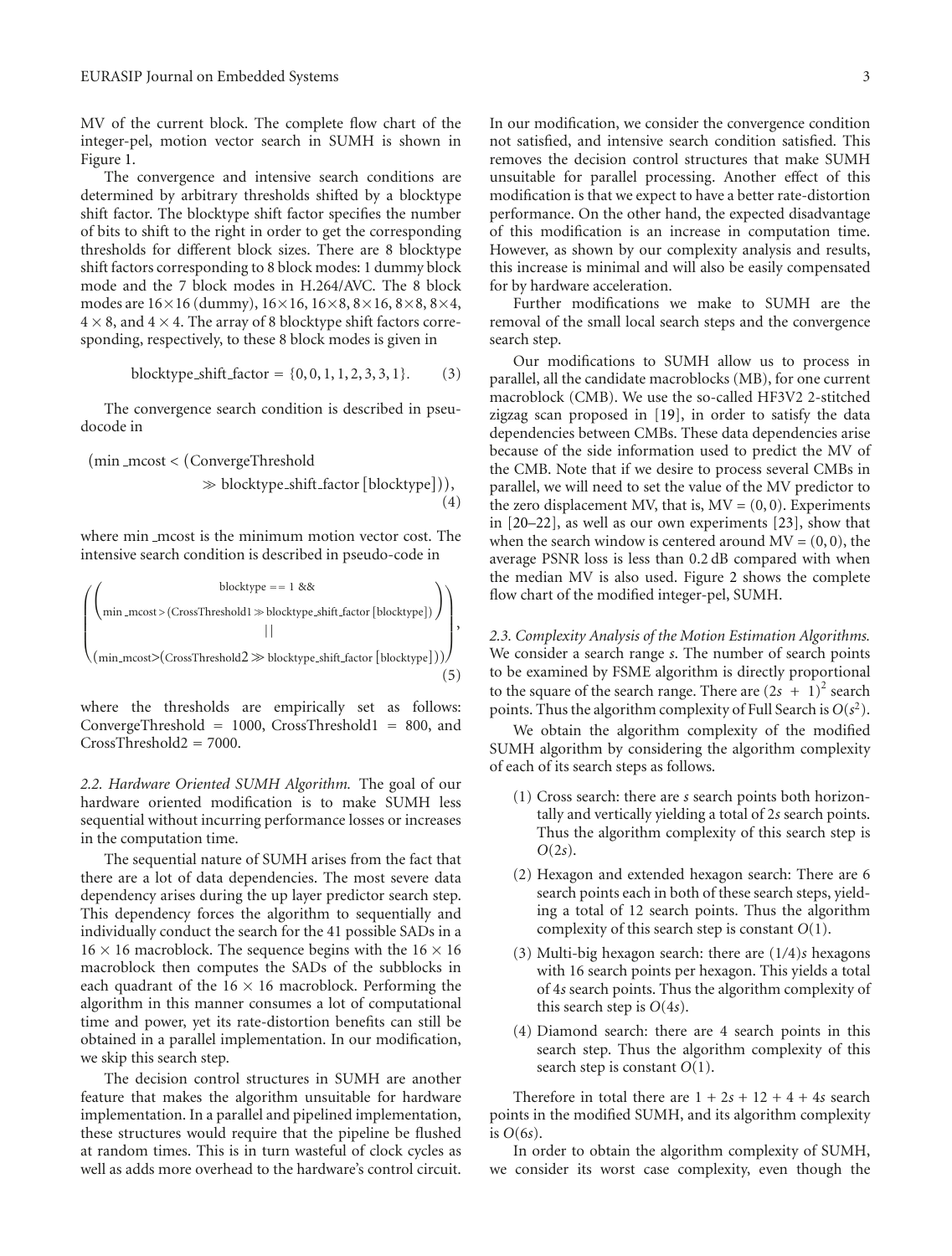

Figure 1: Flow chart of integer-pel search in SUMH.



Figure 2: Flow chart of modified integer-pel search.

TABLE 1: Complexity of algorithms in million operations per second (MOPS).

| Algorithm             | Number of search<br>points for search<br>range $s = \pm 16$ | Number of MOPS<br>for CIF video at<br>30 Hz |
|-----------------------|-------------------------------------------------------------|---------------------------------------------|
| <b>FSME</b>           | 1089                                                        | 17103                                       |
| <b>Best case SUMH</b> | 5                                                           | 78                                          |
| Worst case SUMH       | 12.7                                                        | 1995                                        |
| Median case SUMH      | 66                                                          | 1037                                        |
| Modified SUMH         | 113                                                         | 1775                                        |

algorithm may terminate much earlier. The worst case complexity of SUMH is similar to that of the modified SUMH, except that it adds 14 more search points. This number is obtained by adding 4 search points each for 2 small local searches and 1 convergence search, and 2 search points for the worst case up layer predictor search. Thus for the worst case SUMH, there are in total  $14+1+2s+12+4+4s$ search points and its algorithm complexity is *O*(6*s*). Note that in the best case, SUMH has only 5 search points: 1 for the initial search candidate and 4 for the convergence search.

Another way to define the complexity of each algorithm is in terms of the number of required operations. We can then express the complexity as Million Operations Per Second (MOPS). To compare the algorithms in terms of MOPS we assume the following.

- (1) The macroblock size is  $16 \times 16$ .
- (2) The SAD cost function requires  $2 \times 16 \times 16$  data loads,  $16 \times 16 = 256$  subtraction operations, 256 absolute operations, 256 accumulate operations, 41 compare operations and 1 data store operation. This yields a total of 1322 operations for one SAD computation.
- (3) CIF resolution is  $352 \times 288$  pixels = 396 macroblocks.
- (4) The frame rate is 30 frames per second.
- (5) The total number of operations required to encode CIF video in real time is  $1322 \times 396 \times 30 \times z_a$ , where *za* is the number of search points for each algorithm.

Thus there are 15*.*7*za* MOPS per algorithm, where one OP (operation) is the amount of computation it takes to obtain one SAD value.

In Table 1 we compare the computational complexities of the considered algorithms in terms of MOPS. As expected, FSME requires the largest number of MOPS. The number of MOPS required for the modified SUMH is about 10% less than that required for the worst case SUMH and about 40% more than that required for the median case SUMH.

*2.4. Performance Results for the Modified SUMH Algorithm.* Our experiments are done in JM 13.2 [24]. We use the following standard test sequences: "Stefan" (large motion), "Foreman" and "Coastguard" (large to moderate motion) and "Silent" (small motion). We chose these sequences because we consider them extreme cases in the spectrum of low bit-rate video applications. We also use the following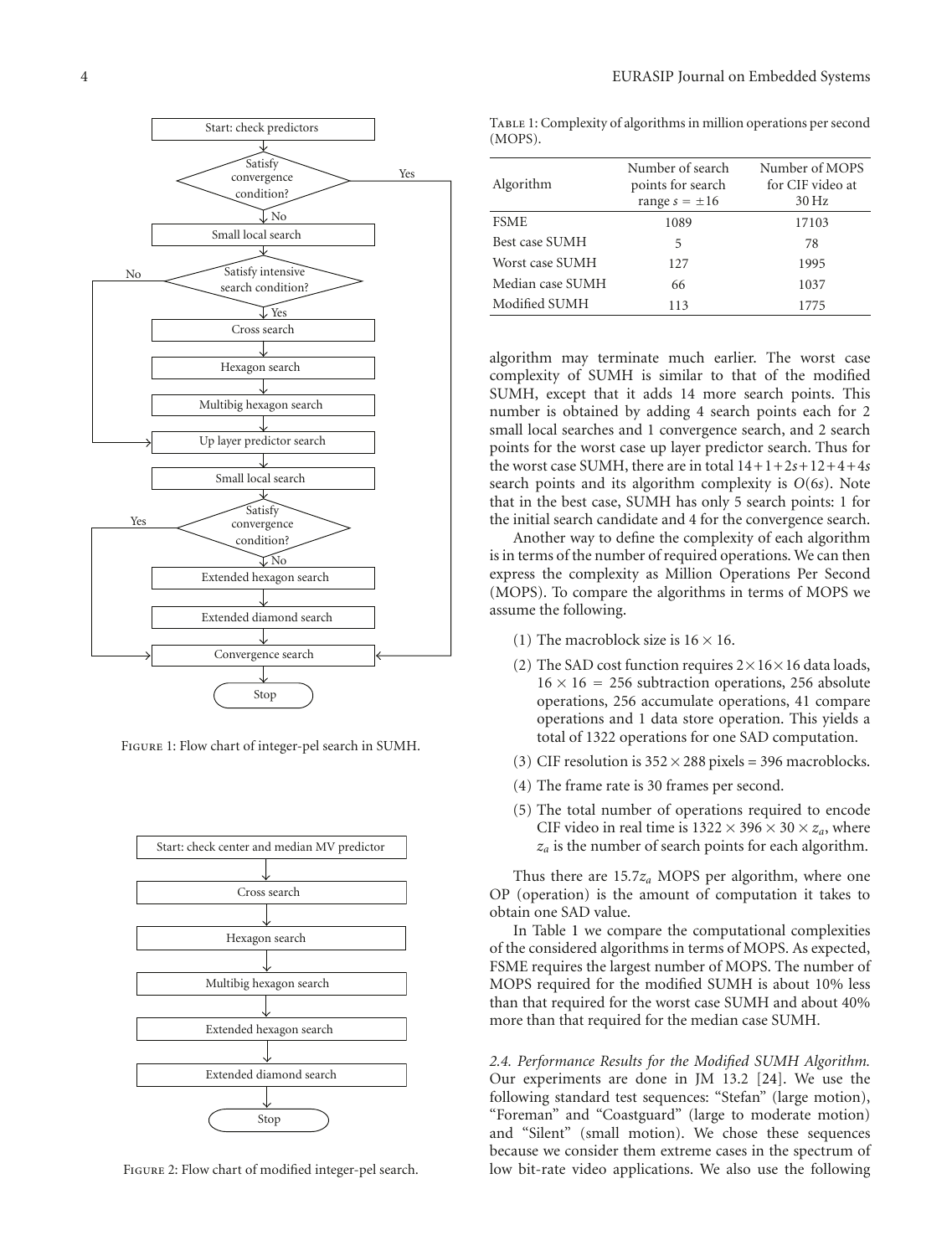| Sequences       | Quantization parameter | Search range | Frame size  | No. of frames |
|-----------------|------------------------|--------------|-------------|---------------|
| Foreman         | 22, 25, 28, 31, 33, 35 | 32           | <b>CIF</b>  | 100           |
| Mother-daughter | 22, 25, 28, 31, 33, 35 | 32           | <b>CIF</b>  | 150           |
| Stefan          | 22, 25, 28, 31, 33, 35 | 16           | <b>CIF</b>  | 90            |
| Flower          | 22, 25, 28, 31, 33, 35 | 16           | <b>CIF</b>  | 150           |
| Coastguard      | 18, 22, 25, 28, 31, 33 | 32           | <b>OCIF</b> | 220           |
| Carphone        | 18, 22, 25, 28, 31, 33 | 32           | <b>OCIF</b> | 220           |
| Silent          | 18, 22, 25, 28, 31, 33 | 16           | <b>OCIF</b> | 220           |

TABLE 2: Simulation conditions.

#### TABLE 3: Comparison of speed-up ratios with full search.

| Quantization        |             | 18                      |                              | 22                      |             | 25                      |             | 28                      |             | 31                      |             | 33                      |             | 35                      |
|---------------------|-------------|-------------------------|------------------------------|-------------------------|-------------|-------------------------|-------------|-------------------------|-------------|-------------------------|-------------|-------------------------|-------------|-------------------------|
| Parameter           | <b>SUMH</b> | Modified<br><b>SUMH</b> | $\mathop{\rm SUMH}\nolimits$ | Modified<br><b>SUMH</b> | <b>SUMH</b> | Modified<br><b>SUMH</b> | <b>SUMH</b> | Modified<br><b>SUMH</b> | <b>SUMH</b> | Modified<br><b>SUMH</b> | <b>SUMH</b> | Modified<br><b>SUMH</b> | <b>SUMH</b> | Modified<br><b>SUMH</b> |
| Foreman             | N/A         | N/A                     | 48.55                        | 8.16                    | 41.55       | 6.86                    | 32.68       | 5.66                    | 25.87       | 4.77                    | 21.68       | 4.23                    | 19.11       | 3.74                    |
| Stefan              | N/A         | N/A                     | 15.35                        | 4.62                    | 13.16       | 4.21                    | 12.20       | 3.93                    | 10.67       | 3.50                    | 10.05       | 3.23                    | 8.96        | 3.06                    |
| Mother-<br>daughter | N/A         | N/A                     | 16.63                        | 2.49                    | 19.31       | 2.72                    | 21.56       | 3.01                    | 28.63       | 3.47                    | 35.43       | 4.20                    | 43.90       | 5.08                    |
| Flower              | N/A         | N/A                     | 9.73                         | 3.07                    | 10.72       | 3.29                    | 11.32       | 3.49                    | 12.94       | 3.78                    | 13.77       | 4.02                    | 15.02       | 4.21                    |
| Coastguard          | 86.34       | 12.06                   | 70.12                        | 10.31                   | 58.05       | 9.01                    | 43.62       | 7.98                    | 36.04       | 6.80                    | 30.10       | 6.13                    | N/A         | N/A                     |
| Silent              | 21.86       | 3.54                    | 16.74                        | 3.18                    | 13.17       | 2.99                    | 11.90       | 2.82                    | 9.29        | 2.66                    | 8.56        | 2.64                    | N/A         | N/A                     |
| Carphone            | 24.67       | 4.14                    | 29.44                        | 4.62                    | 37.12       | 5.38                    | 46.97       | 6.02                    | 53.97       | 7.07                    | 64.07       | 8.82                    | N/A         | N/A                     |

| TABLE 4: Comparison of percentage time savings with full search. |  |  |  |
|------------------------------------------------------------------|--|--|--|
|                                                                  |  |  |  |
|                                                                  |  |  |  |
|                                                                  |  |  |  |

| Quantization        | 18          |                         |             | 22<br>25                |             |                         | 28<br>31    |                         |             | 33                      |             | 35                      |             |                         |
|---------------------|-------------|-------------------------|-------------|-------------------------|-------------|-------------------------|-------------|-------------------------|-------------|-------------------------|-------------|-------------------------|-------------|-------------------------|
| Parameter           | <b>SUMH</b> | Modified<br><b>SUMH</b> | <b>SUMH</b> | Modified<br><b>SUMH</b> | <b>SUMH</b> | Modified<br><b>SUMH</b> | <b>SUMH</b> | Modified<br><b>SUMH</b> | <b>SUMH</b> | Modified<br><b>SUMH</b> | <b>SUMH</b> | Modified<br><b>SUMH</b> | <b>SUMH</b> | Modified<br><b>SUMH</b> |
| Foreman             | N/A         | N/A                     | 97.94       | 87.75                   | 97.59       | 85.43                   | 96.94       | 82.34                   | 96.13       | 79.04                   | 95.38       | 76.36                   | 94.76       | 73.31                   |
| Stefan              | N/A         | N/A                     | 93.48       | 78.38                   | 92.40       | 76.29                   | 91.80       | 74.61                   | 90.63       | 71.46                   | 90.05       | 69.05                   | 88.83       | 67.35                   |
| Mother-<br>daughter | N/A         | N/A                     | 93.98       | 60.00                   | 94.82       | 63.34                   | 95.36       | 66.85                   | 96.50       | 71.22                   | 97.17       | 76.21                   | 97.72       | 80.35                   |
| Flower              | N/A         | N/A                     | 89.72       | 67.45                   | 90.67       | 69.62                   | 91.16       | 71.37                   | 92.27       | 73.56                   | 92.71       | 75.14                   | 93.34       | 76.27                   |
| Coastguard          | 98.84       | 91.71                   | 98.57       | 90.30                   | 98.27       | 88.91                   | 97.70       | 87.47                   | 97.22       | 85.29                   | 96.67       | 83.70                   | N/A         | N/A                     |
| Silent              | 95.42       | 71.77                   | 94.02       | 68.62                   | 92.40       | 66.61                   | 91.60       | 64.56                   | 89.23       | 62.47                   | 88.32       | 62.20                   | N/A         | N/A                     |
| Carphone            | 95.94       | 75.87                   | 96.60       | 78.36                   | 97.30       | 81.41                   | 97.87       | 83.41                   | 98.14       | 85.87                   | 98.43       | 88.66                   | N/A         | N/A                     |

sequences: "Mother-daughter" (small motion, talking head and shoulders), "Flower" (large motion with camera panning), and "Carphone" (large motion). The sequences are coded at 30 Hz. The picture sequence is IPPP with I-frame refresh rate set at every 15 frames. We consider 1 reference frame. The rest of our simulation conditions are summarized in Table 2.

Figure 3 shows curves that compare the rate-distortion efficiencies of Full Search ME, SUMH, and the modified SUMH. Figure 4 shows curves that compare the ratedistortion efficiencies of Full Search ME and the single- and multiple-iteration parallel content-adaptive 4SS of [14]. In

Tables 3 and 4, we show a comparison of the speed-up ratios of SUMH and the modified SUMH. Table 5 shows the average percentage bit rate increase of the modified SUMH when compared with Full Search ME and SUMH. Finally Table 6 shows the average Y-PSNR loss of the modified SUMH when compared with Full Search ME and SUMH.

From Figures 3 and 4, we see that the modified SUMH has a better rate-distortion performance than the proposed parallel content-adaptive 4SS of [14], even under smaller search ranges. In Section 3 we will show comparisons of our supporting architecture with the supporting architecture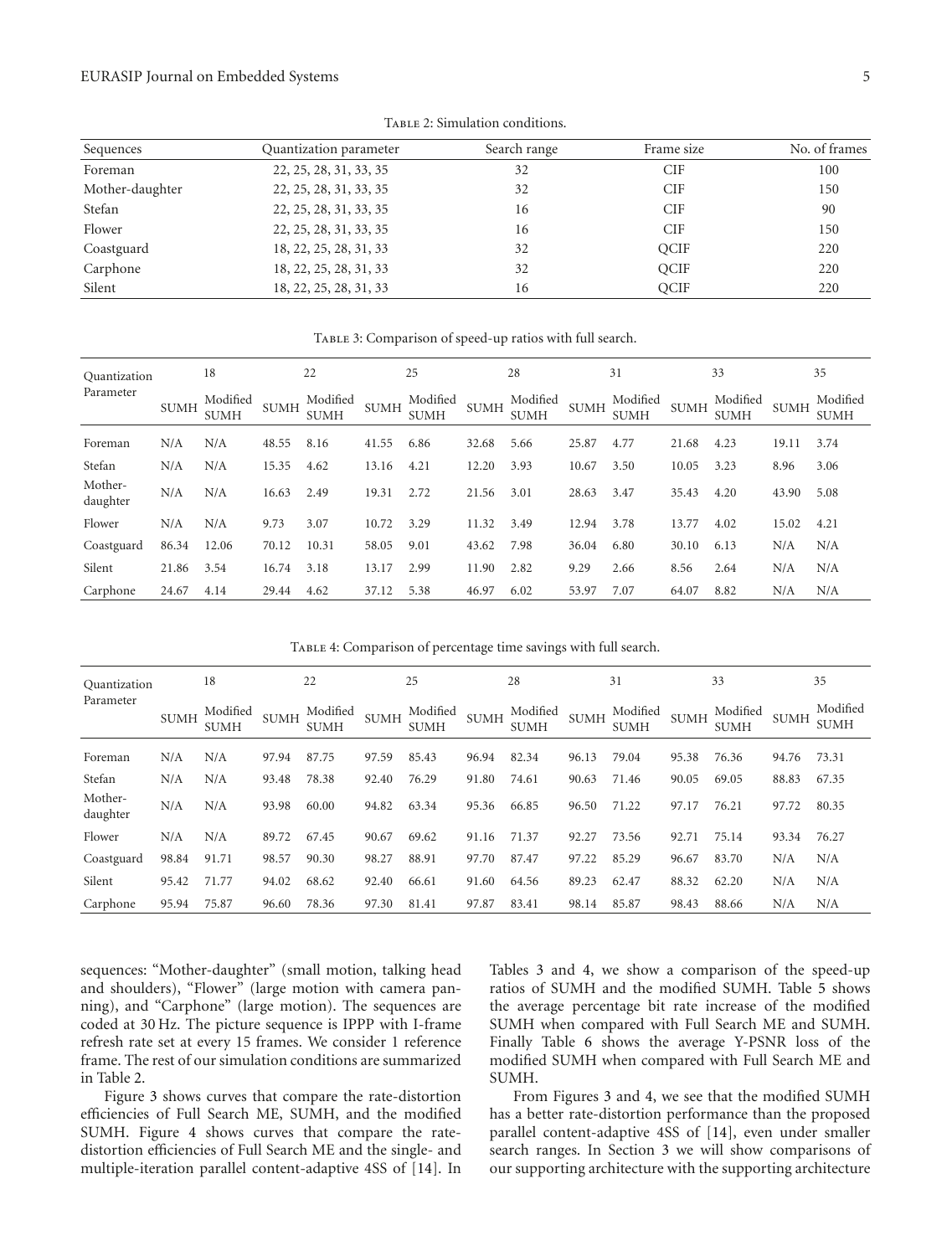

Figure 3: Comparison of rate-distortion efficiencies for the modified SUMH.

proposed in [14]. Note though that the architecture in [14] is implemented on an ASIC (TSMC 0.18-*μ* 1P6M technology), while our architecture is implemented on an FPGA.

From Figure 3 and Table 6 we also observe that the largest PSNR losses occur in the "Foreman" sequence, while the least PSNR losses occur in "Silent." This is because the "Foreman" sequence has both high local object motion and greater highfrequency content. It therefore performs the worst under a given bit rate constraint. On the other hand, "Silent" is a low motion sequence. It therefore performs much better under the same bit rate constraint.

Given the tested frames from Table 2 for each sequence, we observe additionally from Table 6 that Full Search performs better than the modified SUMH for sequences with larger local object (foreground) motion, but little or no background motion. These sequences include "Foreman," "Carphone," "Mother-daughter," and "Silent." However the rate-distortion performance of the modified SUMH improves for sequences with large foreground and background motions. Such sequences include "Flower," "Stefan," and "Coastguard." We therefore suggest that a yet greater improvement in the rate-distortion performance of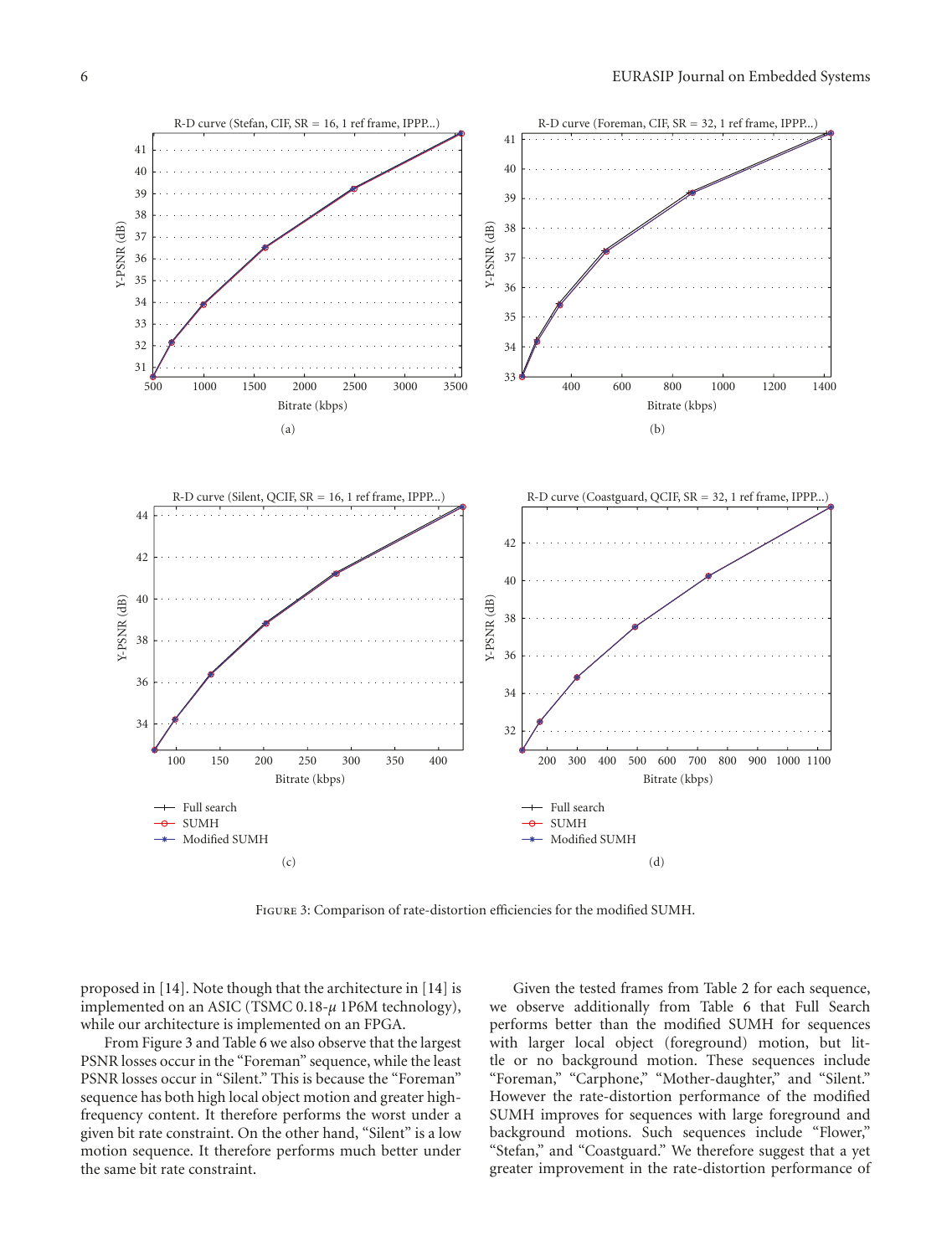

FIGURE 4: Comparison of rate-distortion efficiencies for parallel content-adaptive 4SS of [25] (Reproduced from [25]).

the modified SUMH algorithm can be achieved by improving its local motion estimation.

For Table 3, we define the speed-up ratio as the ratio of the ME coding time of Full Search to ME coding time of the algorithm under consideration. From Table 3 we see that speed-up ratio increases as quantization parameter (QP) decreases. This is because there are less skip mode macroblocks as QP decreases. From our results in Table 3, we further calculate the percentage time savings *t* for ME calculation, according to

$$
t = \left(1 - \frac{1}{r}\right) \times 100,\tag{6}
$$

where *r* are the data points in Table 3. The percentage time savings obtained are displayed in Table 4. From Table 4, we find that SUMH saves 88.3% to 98.8% in ME computation time compared to Full Search, while the modified SUMH saves 60.0% to 91.7%. Therefore, the modified SUMH does not incur much loss in terms of ME computation time.

In our experiments we set rate-distortion optimization to high complexity mode (i.e., rate-distortion optimization is turned on), in order to ensure that all of the algorithms compared have a fair chance to yield their highest ratedistortion performance. From Table 5 we find that the

Table 5: Average percentage bit rate increase for modified SUMH.

| Sequences       | Compared with |             |
|-----------------|---------------|-------------|
|                 | Full search   | <b>SUMH</b> |
| Foreman         | 1.29          | $-0.04$     |
| Stefan          | 0.40          | $-0.34$     |
| Mother-daughter | 0.15          | $-0.05$     |
| Flower          | 0.19          | $-0.17$     |
| Coastguard      | $-0.02$       | $-0.03$     |
| Silent          | 0.56          | $-0.33$     |
| Carphone        | 0.27          | $-0.06$     |

average percentage bit rate increase of the modified SUMH is very low. When compared with Full Search, there is a bit rate improvement (decrease in bit rate), in "Coastguard" of 0.02%. The worst bit rate increase is in "Foreman" and that is 1.29%. When compared with SUMH, there is a bit rate improvement (decrease in bit rate), going from 0.04% (in "Coastguard") to 0.34% (in "Stefan").

From Table 6 we see that the average PSNR loss for the modified SUMH is very low. When compared to Full Search, the PSNR loss for modified SUMH ranges from 0.006 dB to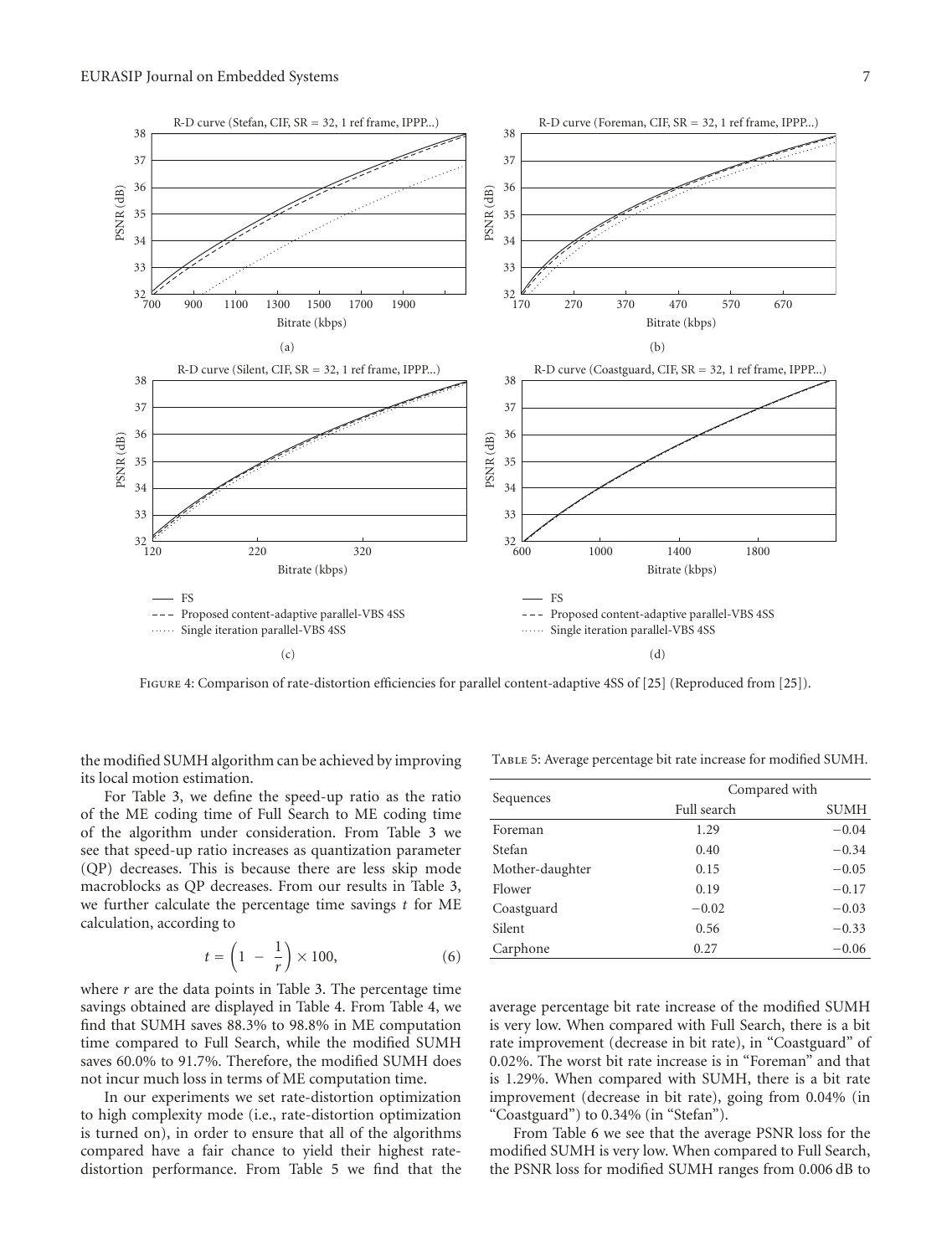0.03 dB. When compared to SUMH, most of the sequences show a PSNR improvement of up to 0.02 dB, while two of the sequences show a PSNR loss of 0.002 dB.

Thus in general, the losses when compared with Full Search are insignificant, while on the other hand there is an improvement when compared with SUMH. We therefore conclude that the modified SUMH can be used without much penalty, instead of Full Search ME, for ME in H.264/AVC.

# **3. Proposed Supporting Architecture**

Our top-level architecture for fast integer VBSME is shown in Figure 5. The architecture is composed of search window (SW) memory, current MB memory, an address generation unit (AGU), a control unit, a block of processing units (PUs), an SAD combination tree, a comparison units and a register for storing the 41 minimum SADs and their associated motion vectors.

While the current and reference frames are stored offchip in external memory, the current MB (CMB) data and the search window (SW) data are stored in on-chip, dualport block RAMS (BRAMS). The SW memory has *N* 16×16 BRAMs that store *N* candidate MBs, where *N* is related to the search range *s*. *N* can be chosen to be any factor or multiple of |*s*| so as to achieve a tradeoff between speed and hardware costs. For example, if we consider a search range of  $s = \pm 16$ , then we can choose *N* such that  $N \in \{..., 32, 16, 8, 4, 2, 1\}.$ The AGU generates addresses for blocks being processed.

There are *N* PUs each containing 16 processing elements (PEs), in a 1D array. A PU shown in Figure 6 calculates  $16.4 \times 4$  SADs for one candidate MB while a PE shown in Figure 8 calculates the absolute difference between two pixels, one each from the candidate MB and the current MB. From Figure 6, groups of 4 PEs in the PU calculate 1 column of  $4 \times 4$  SADs. These are stored via demultiplexing, in registers D1–D4 which hold the inputs to the SAD combination tree, one of which is shown in Figure 7. For *N* PUs there are *N* SAD combination trees. Each SAD combination tree further combines the  $16 \, 4 \times 4$  output SADs from one PU, to yield a total of 41 SADs per candidate MB. Figure 7 shows that the  $16.4 \times 4$  SADs are combined such that registers D6 contain  $4 \times 8$  SADs, D7 contain  $8 \times 8$  SADs, D8 contain  $8 \times 16$  SADs, D9 contain  $16 \times 8$  SADs, D10 contain  $8 \times 4$  SADs, and finally, D11 contains the  $16 \times 16$  SAD. These SADs are compared appropriately in the comparison unit (CU). CU consists of 41 *N*-input comparing elements (CEs). A CE is shown in Figure 9.

*3.1. Address Generation Unit.* For each of *N* MBs being processed simultaneously, the AGU generates the addresses of the top row and the leftmost column of  $4 \times 4$  sub-blocks. The address of each sub-block is the address of its top left pixel. From the addresses of the top row and leftmost column of  $4 \times 4$  sub-blocks, we obtain the addresses of all other block partitions in the MB.

The interface of the AGU is fixed and we parameterize it by the address of the current MB, the search type and the

Table 6: Average Y-PSNR loss for modified SUMH.

| Sequences       |             | Compared with |
|-----------------|-------------|---------------|
|                 | Full search | <b>SUMH</b>   |
| Foreman         | 0.0290 dB   | $-0.0065$ dB  |
| Stefan          | 0.0058 dB   | $-0.0125 dB$  |
| Mother-daughter | 0.0187 dB   | $-0.0020$ dB  |
| Flower          | 0.0042 dB   | $-0.0002$ dB  |
| Coastguard      | 0.0078 dB   | 0.0018 dB     |
| Silent          | 0.0098 dB   | 0.0018 dB     |
| Carphone        | 0.0205 dB   | $-0.0225 dB$  |

Table 7: Search passes for modified SUMH.

| Pass     | Description                                                                             |
|----------|-----------------------------------------------------------------------------------------|
| $1 - 2$  | Horizontal scan of cross search. Candidate<br>MBs seperated by 2 pixels                 |
| $3 - 4$  | Vertical scan of cross search. Candidate MBs<br>seperated by 2 pixels                   |
| 5        | Hexagon search has 6 search points                                                      |
| $6 - 13$ | Multi-big hexagon search has $(1/4)( s )$<br>hexagons, each containing 16 search points |
| 14       | Extended hexagon search has 6 search points                                             |
| 15       | Diamond search has 4 search points                                                      |

search pass. The search type is modified SUMH. However we can expand our architecture to support other types of search, for example, Full Search, and so forth. The search pass depends on the search step and the search range. We show for instance, in Table 7 that there are 15 search passes for the modified SUMH considering a search range  $s = \pm 16$ . There is a separation of 2 pixels between 2 adjacent search points in the cross search, therefore address generation for search pass 1 to 4 in Table 7 is straightforward. For the remaining search passes5–15, tables of constant offset values are obtained from JM reference software [24]. These offset values are the separation in pixels, between the minimum MV from the previous search pass, and the candidate search point. In general, the affine address equations can be represented by

$$
AE_x = iC_x, \qquad AE_y = iC_y,\tag{7}
$$

where  $AE_x$  and  $AE_y$  are the horizontal and vertical addresses of the top left pixel in the MB, *i* is a multiplier,  $C_x$  and  $C_y$  are constants obtained from JM reference software.

*3.2. Memory.* Figures 10 and 11 show CMB and search window (SW) memory organization for *N* = 8 PUs. Both CMB and SW memories are synthesized into BRAMs. Considering a search range of  $s = \pm 16$ , there are 15 search passes for the modified SUMH search flowchart shown in Figure 2. These search passes are shown in Table 7. In each search pass, 8 MBs are processed in parallel, hence the SW memory organization is shown in Figure 11. SW memory is 128 bytes wide and the required memory size is 2048 bytes. For the same search range  $s = \pm 16$ , if FSME was used along with levels A and B data reuse, the SW size would be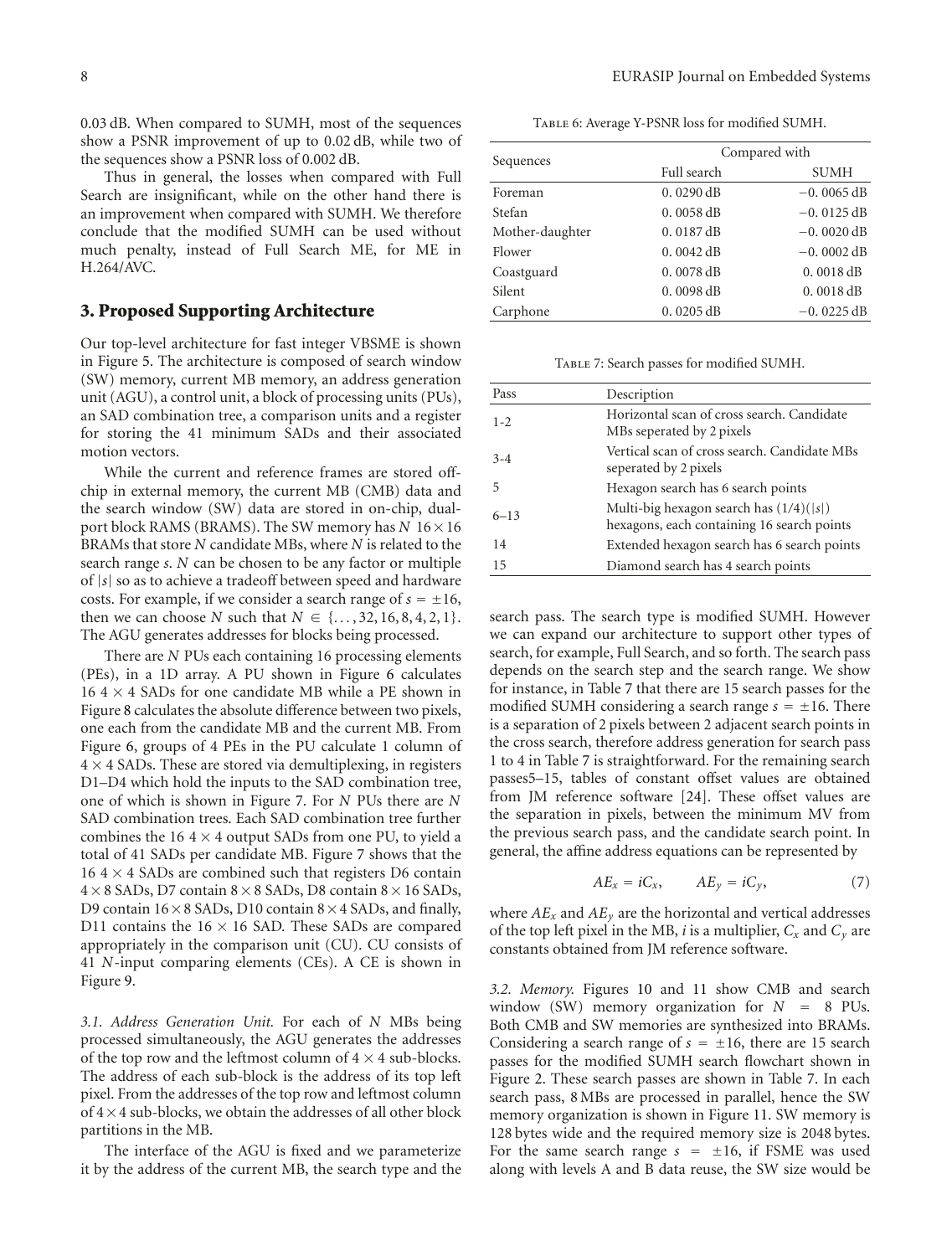

Figure 5: The proposed architecture for fast integer VBSME.



Figure 6: The architecture of a Processing Unit (PU).

 $48 \times 48$  pixels, that is 2304 bytes [25]. Thus by using the modified SUMH, we achieve an 11% on-chip memory savings even without a data reuse scheme.

In each clock cycle, we load 64 bits of data. This means that it takes 256 cycles to load data for one search pass and 3840 (256  $\times$  15) cycles to load data for one CMB. Under similar conditions for FSME it would take 288 clock cycles to load data for one CMB. Thus the ratio of the required memory bandwidth for the modified SUMH to the required memory bandwidth for FSME is 13.3. While this ratio is undesirably high, it is well mitigated by the fact that there are only 113 search locations for one CMB in the modified SUMH, compared to 1089 search locations for one CMB in FSME. In other words, the amount of computation for one CMB in the modified SUMH is approximately 0.1 that for FSME. Thus there is an overall power savings in using the modified SUMH instead of FSME.

*3.3. Processing Unit.* Table 8 shows the pixel data schedule for two search passes of the *N* PUs. In Table 8 we are considering as an illustrative example the cross search and a search range  $s = \pm 16$ , hence the given pixel coordinates.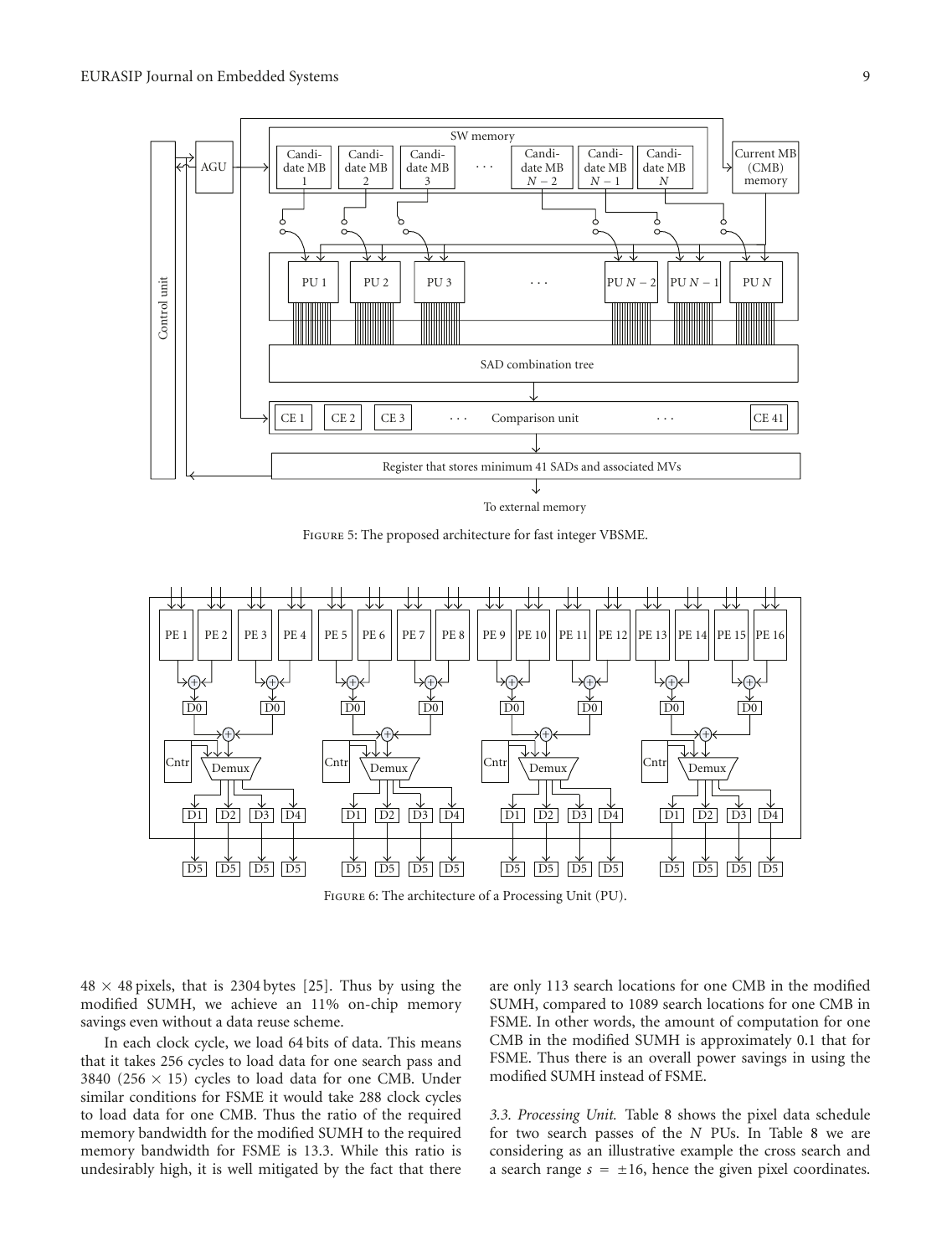

Figure 7: SAD Combination tree.

| Clock     | PU <sub>1</sub>           | $\cdots$ | PU8                       | Comments                                             |
|-----------|---------------------------|----------|---------------------------|------------------------------------------------------|
|           | $(-15, 0)$ – $(0, 0)$     |          | $(-1,0)$ - $(14,0)$       |                                                      |
| $1 - 16$  |                           | $\cdots$ |                           | Search pass 1: left horizontal scan of cross search  |
|           | $(-15, -15)$ - $(0, -15)$ |          | $(-1, -15)$ – $(14, -15)$ |                                                      |
|           | $(1, 0)$ – $(16, 0)$      |          | $(15,0)$ – $(30,0)$       |                                                      |
| $17 - 32$ |                           | $\cdots$ |                           | Search pass 2: right horizontal scan of cross search |
|           | $(1, -15)$ – $(16, -15)$  |          | $(15, -15)$ - $(30, -15)$ |                                                      |
|           | $(0, 15)$ – $(15, 15)$    |          | $(0, 1)$ – $(15, 1)$      |                                                      |
| $33 - 48$ |                           | $\cdots$ |                           | Search pass 3: top vertical scan of cross search     |
|           | $(0, 0)$ – $(15, 0)$      |          | $(0, -14)$ – $(15, -14)$  |                                                      |
|           | $(0, -1)$ - $(15, -1)$    |          | $(0, -15)$ - $(15, -15)$  |                                                      |
| $49 - 64$ |                           | $\cdots$ |                           | Search pass 4: bottom vertical scan of cross search  |
|           | $(0, -16)$ – $(15, -16)$  |          | $(0, -30)$ – $(15, -30)$  |                                                      |
|           |                           |          |                           |                                                      |

| TABLE 8: Data schedule for processing unit (PU). |  |  |
|--------------------------------------------------|--|--|
|--------------------------------------------------|--|--|

Table 8 shows that it takes 16 cycles to output the 16  $4 \times 4$ SADs from each PU.

*3.4. SAD Combination Tree.* The data schedule for the SAD combination is shown in Table 9. There are *N* SAD combination (SC) trees, each processing 16 4×4 SADs that are output from each PU. It takes 5 cycles to combine the  $16.4 \times 4$  SADs and output 41 SADs for the 7 interprediction block sizes in H.264/AVC: 1 16  $\times$  16 SAD, 2 16  $\times$  8 SADs, 2 8  $\times$  16 SADs, 4 8  $\times$  8 SADs, 8 8  $\times$  4 SADs, 8 4  $\times$  8 SADs, and 16 4  $\times$  4 SADs.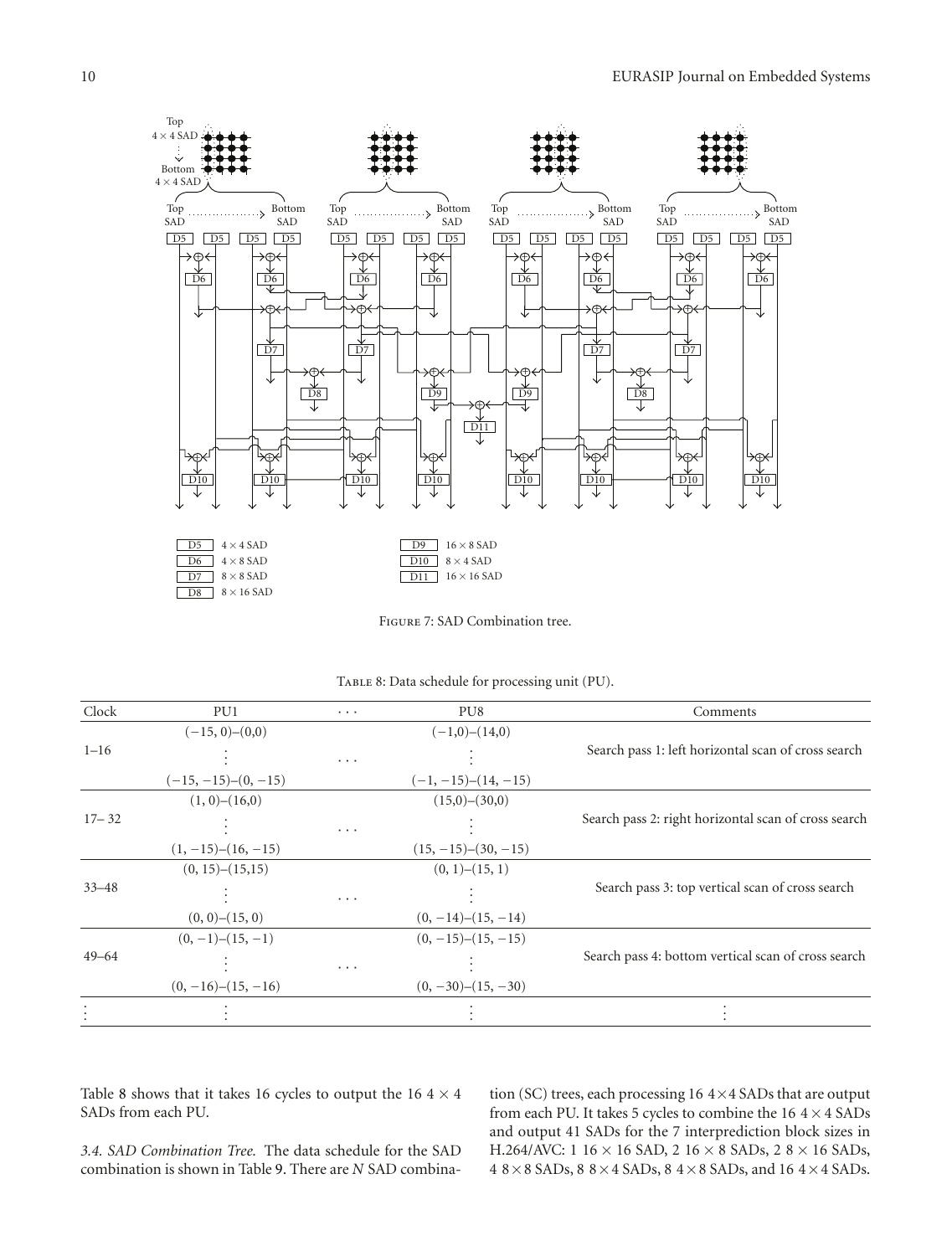

Figure 8: Processing element (PE).

| TABLE 9: Data schedule for SAD combination (SC) unit. |  |  |  |  |  |
|-------------------------------------------------------|--|--|--|--|--|
|-------------------------------------------------------|--|--|--|--|--|

| Clock | SC <sub>1</sub>      | SC <sub>2</sub>     | SC <sub>8</sub>      |
|-------|----------------------|---------------------|----------------------|
| 17    | $16.4 \times 4$ SAD  | $16.4 \times 4$ SAD | $16.4 \times 4$ SAD  |
| 18    | $84 \times 8$ SAD    | $84 \times 8$ SAD   | $84\times 8$ SAD     |
|       | $88 \times 4$ SAD    | $88 \times 4$ SAD   | $88 \times 4$ SAD    |
| 19    | $4.8 \times 8$ SAD   | $4.8 \times 8$ SAD  | $4.8 \times 8$ SAD   |
| 20    | $2.8 \times 16$ SAD  | $2.8 \times 16$ SAD | $28 \times 16$ SAD   |
|       | $2.16 \times 8$ SAD  | $2.16 \times 8$ SAD | $2.16 \times 8$ SAD  |
| 21    | $1.16 \times 16$ SAD | $116 \times 16$ SAD | $1.16 \times 16$ SAD |

*3.5. Comparison Unit.* The data schedule for the CU is shown in Table 10. The CU consists of 41 CE, each element processing *N* SADs of the same interprediction block size, from the *N* PUs. Each CE compares SADs in twos. It therefore takes  $log_2N + 1$  cycles to output the 41 minimum SADs. Thus given  $N = 8$ , the CU consumes 4 cycles.

*3.6. Summary of Dataflow.* The dataflow represented by the data schedules described variously in Tables 8–10 may be summarized by the algorithmic state machine (ASM) chart shown in Figure 12. The ASM chart also represents the mapping of the modified SUMH algorithm in Figure 2, to our proposed architecture in Figure 5.

In our ASM chart, there are 6 states and 2 decision boxes. The states are labeled S1 to S6, while the decision boxes are labeled Q1 and Q2. In each state box, we provide the summary description of the state as well as its output variables in italic font.

From Figure 12 we see that implementation of the modified SUMH on our proposed architecture IP core starts in state S1 when the motion vector (MV) predictors are checked. This is done by the PowerPC processor which is part of our SoC prototyping platform (see Section 4). The MV predictors are stored in external memory and accessed from there by the PowerPC processor. The output from state S1 is the MV predictors. In the next state S2, the minimum MV cost is obtained and mode decision is done to obtain the right blocktype. This is also done by the PowerPC processor and the outputs of this state are the minimum MV, its SAD



Figure 9: Comparing element (CE).



FIGURE 10: Data arrangement in current macroblock (CMB) memory.



Figure 11: Data arrangement in search window (SW) memory.

cost, its blocktype, and its address. The minimum MV cost is obtained by minimizing the cost in

$$
J_{\text{motion}}(\vec{m}, \text{REF} \mid \lambda_{\text{motion}})
$$
  
= SAD(*dx*, *dy*, *REF*,  $\vec{m}$ ) +  $\lambda_{\text{motion}} \cdot (R(\vec{m} - \vec{p}) + R(\text{REF})$ ), (8)

where  $\vec{m} = (m_x, m_y)^T$  is the current MV being considered, REF denotes the reference picture, *λ*motion is the Lagrangian multiplier,  $SAD(dx, dy, REF, \vec{m})$  is the SAD cost obtained as in (1),  $\vec{p}$  = ( $p_x$ ,  $p_y$ ) is the MV used for the prediction, *R*( $\vec{m}$ − $\vec{p}$ ) represents the number of bits used for MV coding, and, *R*(REF) is the bits for coding REF.

In the state S3, some of the outputs from state S2 are passed into our proposed architecture IP core. In state S4, the AGU computes the addresses of candidate blocks, using the address of the MV predictor as the base address, and the control unit waits for the initialization of search window data in the BRAMs. The output of state S4 is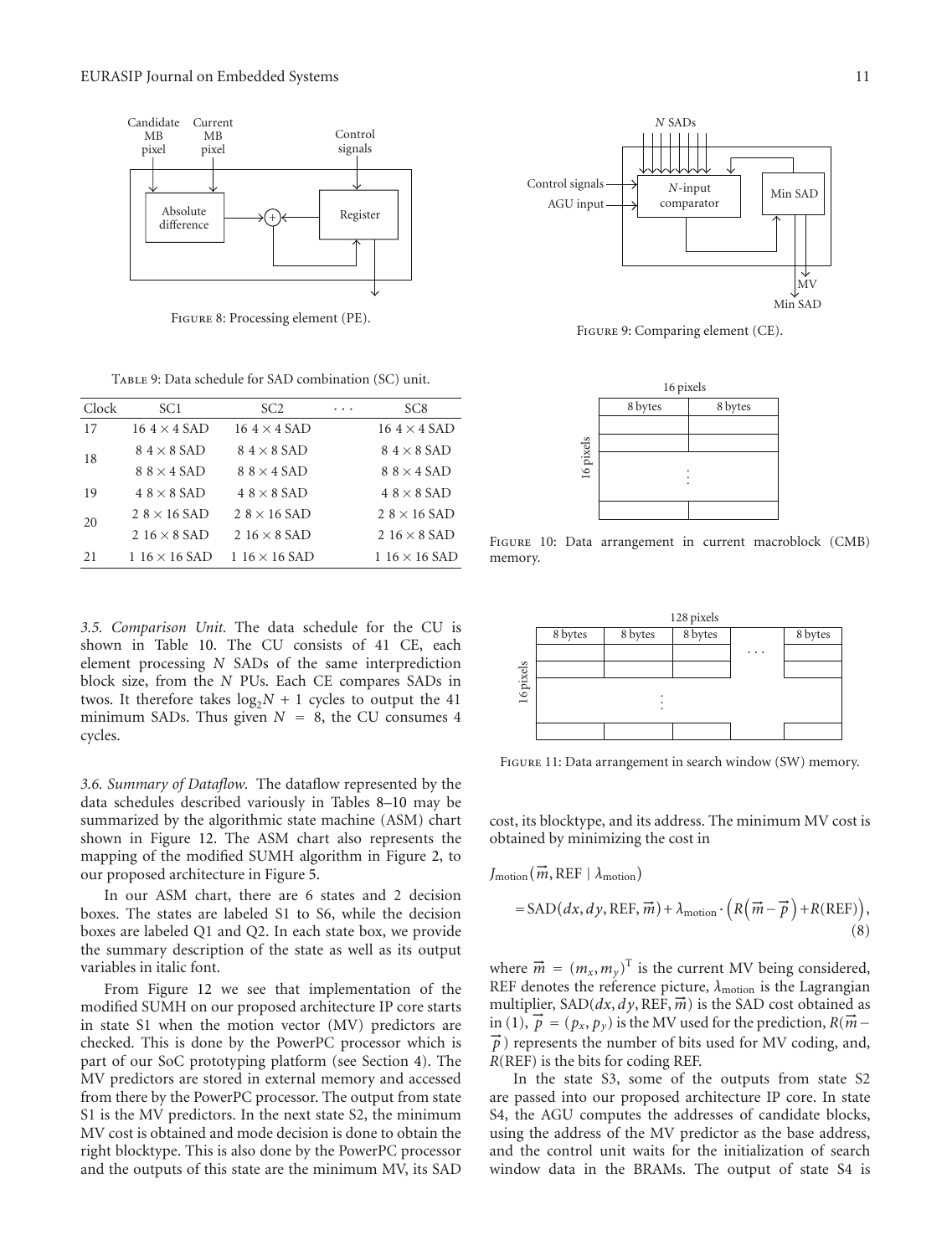| Clock | $CE1 - CE16$       | CE17-CE32          | CE33-CE36         | CE37-CE40           | CE41                 |
|-------|--------------------|--------------------|-------------------|---------------------|----------------------|
| 22    | $84\times4$ SAD    | $84\times 8$ SAD   | $88 \times 8$ SAD | $88 \times 16$ SAD  | $816 \times 16$ SAD  |
|       |                    | $88 \times 4$ SAD  |                   | $816 \times 8$ SAD  |                      |
| 23    | $44 \times 4$ SAD  | $44 \times 8$ SAD  | $48 \times 8$ SAD | $4.8 \times 16$ SAD | $416 \times 16$ SAD  |
|       |                    | $48 \times 4$ SAD  |                   | $416 \times 8$ SAD  |                      |
| 24    | $2.4 \times 4$ SAD | $2.4 \times 8$ SAD | $28 \times 8$ SAD | $28 \times 16$ SAD  | $2.16 \times 16$ SAD |
|       |                    | $28 \times 4$ SAD  |                   | $216 \times 8$ SAD  |                      |
| 25    | $1.4 \times 4$ SAD | $1.4 \times 8$ SAD | $18 \times 8$ SAD | $18 \times 16$ SAD  | $116 \times 16$ SAD  |
|       |                    | $18 \times 4$ SAD  |                   | $116 \times 8$ SAD  |                      |

TABLE 10: Data schedule for comparison unit (CU).



Figure 12: Algorithmic state machine chart for the modified SUMH algorithm.

the addresses of the candidate blocks and a flag indicating that BRAM initialization is complete. In state S5, the processing units and SAD combination trees compute the SADs of the candidate blocks. The output of S5 is the computed SADs and unchanged AGU addresses. In state S6, the CU compares these SADs with previously computed SADs and obtains the 41 minimum SADs. The outputs of S6 are the 41 minimum SADs and their corresponding addresses.

In the decision block Q1, we check if the current search pass is the last search pass of a particular search step, for example, the cross search step. If no, we continue with other passes of that search step. If yes, we go to decision block Q2. In Q2 we check if it is the last search pass of the modified SUMH algorithm. If no, we move onto the next search step, for example, hexagon search. If yes, we check for the MV predictors of the next current macroblock, according to the HF3V2 2-stitched zigzag scan proposed in [19].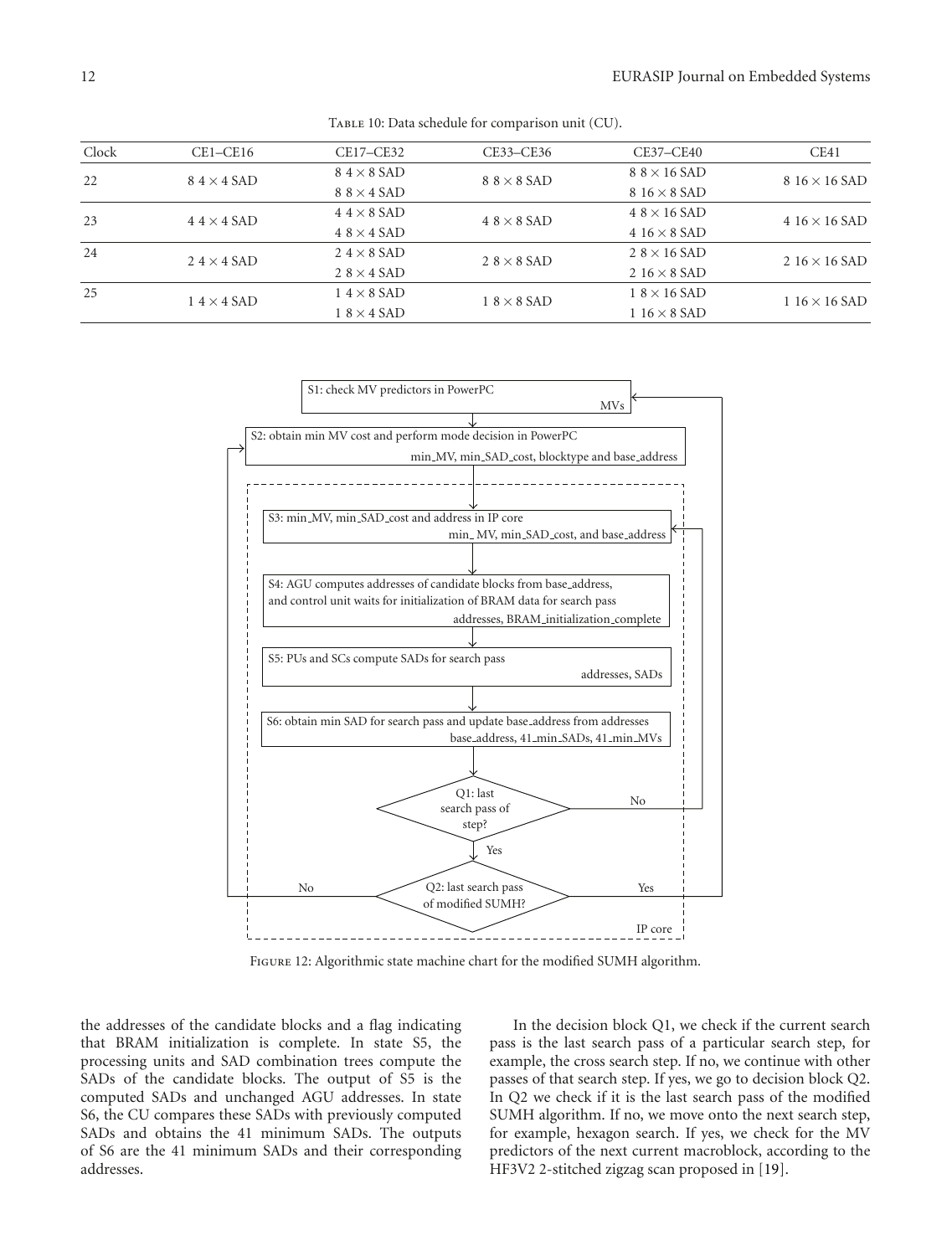TABLE 11: Synthesis results.

| Process $(\mu m)$                           | $0.13$ (FPGA)                  |  |
|---------------------------------------------|--------------------------------|--|
| Number of slices                            | 11.4K                          |  |
| Number of slice flip flops                  | 16.4K                          |  |
| Number of 4-input LUTs                      | 18.7K                          |  |
| Total equivalent gate count                 | 388K                           |  |
| Max frequency (MHz)                         | 145.2                          |  |
| Algorithm                                   | Modified SUMH                  |  |
| Video specifications                        | $CIF$ 30-fps                   |  |
| Search range                                | $+16$                          |  |
| Block size                                  | $16 \times 16$ to $4 \times 4$ |  |
| Minimum required frequency (MHz)            | 24.1                           |  |
| Number of $16 \times 8$ -bit dual-port RAMs | 129                            |  |
| Memory utilization (Kb)                     | 398                            |  |
| Voltage $(V)$                               | 1.5                            |  |
| Power consumed (mW)                         | 25                             |  |
|                                             |                                |  |

*3.7. Synthesis Results and Analysis.* The proposed architecture has been implemented in Verilog HDL. Simulation and functional verification of the architecture was done using the Mentor Graphics ModelSim tool [26]. We then synthesized the architecture using the Xilinx sythesis tool (XST). XST is part of the Xilinx integrated software environment (ISE) [27]. After synthesis, place and routing is done targeting the Virtex-II Pro XC2VP30 Xilinx FPGA on our development board. Finally we obtain power analysis for our design, using the XPower tool which is also part of Xilinx ISE.

Our synthesis results are shown in Table 11. From Table 11 we see that our architecture can achieve a maximum frequency of 145.2 MHz. The FPGA power consumption of our architecture is 25 mW obtained using Xilinx XPower tool. The total equivalent gate count is 388 K.

Our simulations in ModelSim support our dataflow described in Sections 3.1 to 3.6. We find that it takes 27 cycles to obtain the minimum SAD from each search pass, after initialization. The 27 cycles are obtained from 1 cycle for the AGU, 1 cycle to read data from on-chip memory, 16 cycles for the PU, 5 cycles for the SAD combination tree, and 4 cycles for the comparison unit. Therefore, it takes 405 (15  $\times$  27) cycles to complete the search for 1 CMB, 1 reference frame, and  $s = \pm 16$ . For a CIF image (396 MBs) at 30 Hz and considering 5 reference frames, a minimum clock frequency of approximately 24.1 (405  $\times$  396  $\times$  30  $\times$  5) MHz is required. Thus with a maximum possible clock speed of 145.2 MHz, our architecture can compute in real-time CIF sequences within a search range of  $\pm 16$  and using 5 reference frames.

We provide Table 12 which compares our architecture with previous state-of-the-art architectures implemented on ASICs. Note that a direct comparison of our implementation with implementations done on ASIC technology is impossible because of the fact that the platforms are different. ASICs still provide the highest performance in terms of area, power consumed, and maximum frequency. However, we provide Table 12 not for direct comparisons, but to show that our implementation achieves ASIC-like levels of

performance. This is desirable because it indicates that an ASIC implementation of our architecture will yield even better performance results. Our Verilog implementation was kept portable in order to simplify FPGA to ASIC migration.

From Table 12 we see that our architecture achieves many desirable results. The most remarkable is that the power consumption is very low despite the fact that our implementation is done on an FPGA which typically consumes more power than an ASIC. Besides the low power consumption of our architecture, other favorable results are that the algorithm we use has better PSNR performance than the algorithms used in the other works. We also note that our architecture achieves the highest maximum frequency. By extension our architecture is the only one that can support high definition (HD) 1080 p sequences at 30 Hz, a search range  $s = \pm 16$  and 1 reference frame. This would need a minimum frequency of approximately 85.9 MHz.

In the next section we discuss our prototyping efforts and compare our results with similar works.

# **4. Architecture Prototype**

The top-level prototype design of our architecture is shown in Figure 13. It is based on the prototype design in [25]. In [25], Canals et al. propose an FPSoC-based architecture for Full Search block matching algorithm. Their implementation is done on a Virtex-4 FPGA.

Our prototype is done on the XUPV2P development board available from Digilent Inc. [28]. The board contains a Virtex-II Pro XC2VP30 FPGA with 30,816 Logic Cells, 136 18-bit multipliers, 2,448 Kb of block RAM, and two PowerPC Processors. There are several connectors which include a serial RS-232 port for communication with a host personal computer. The board also features JTAG programming via on-board USB2 port as well as a DDR SDRAM DIMM that can accept up to 2 Gbytes of RAM.

The embedded development tool used to design our prototype is the Xilinx Platform Studio (XPS), in the Xilinx Embedded Development Kit (EDK) [29]. The EDK makes it relatively simple to integrate user Intellectual Property (IP) cores as peripherals in an FPSoC. Hardware/software cosimulation can then be done to test the user IP.

In our prototype design, as shown in Figure 13, we employ a PowerPC hardcore embedded processor, as our controller. The processor sends stimuli to the motion estimation IP core and reads results back for comparison. The processor is connected to the other design modules, via a 64bit processor local bus (PLB).

The boot program memory is a 64 kb BRAM. It contains a bootloop program necessary to keep the processor in a known state after we load the hardware and before we load the software. The PLB connects to the user IP core through an IP interface (IPIF). This interface exposes several programmable interconnects. We use a slave-master FIFO attachment that is 64-bits wide and 512 positions deep. The status and control signals of the FIFO are available to the user logic block. The user logic block contains logic for reading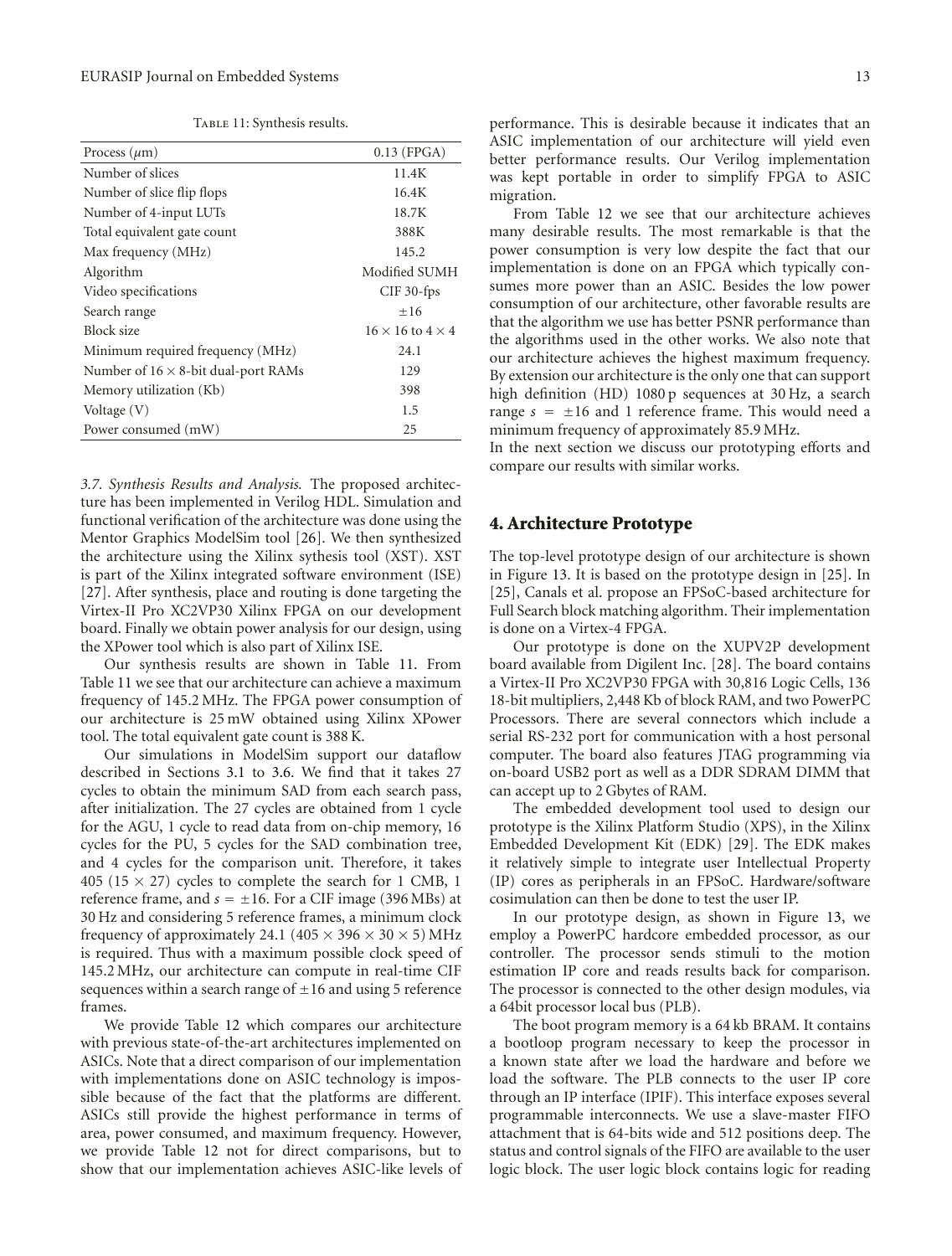|                                                     | Chao's et al. [11]               | Miyakoshi's<br>et al. [12]         | Lin's $[13]$                             | Chen's et al. [14]                                  | This Work                        |
|-----------------------------------------------------|----------------------------------|------------------------------------|------------------------------------------|-----------------------------------------------------|----------------------------------|
| Process $(\mu m)$                                   | 0.35                             | 0.18                               | 0.18                                     | 0.18                                                | $0.13$ FPGA                      |
| Voltage $(V)$                                       | 3.3                              | 1.0                                | 1.8                                      | 1.3                                                 | 1.5                              |
| Transistors count                                   | 301 K                            | 1000K                              | 546 K                                    | 708 K                                               | 388 K                            |
| Maximum<br>frequency (MHz)                          | 50                               | 13.5                               | 48.67                                    | 66                                                  | 145.2                            |
| Video Spec.                                         | CIF 30-fps                       | CIF 30-fps                         | CIF 30-fps                               | $CIF$ 30-fps                                        | CIF 30-fps                       |
| frequency (MHz)                                     | 50                               | 13.5                               | 48.67                                    | 13.5                                                | 24.1                             |
| Algorithm                                           | Diamond search                   | Gradient decent                    | 4SS                                      | Single-Iteration<br>Parallel VBS 4SS<br>$w/1$ -ref. | Hardware<br>oriented SUMH        |
| Block size                                          | $16\times16$ and $8\times8$      | $16 \times 16$ and<br>$8 \times 8$ | $16 \times 16$                           | $16 \times 16$ to $4 \times 4$                      | $16 \times 16$ to $4 \times 4$   |
| power (mW)                                          | 223.6                            | 6.56                               | 8.46                                     | 2.13                                                | 25                               |
| Normalized<br>Power $(1.8 V,$<br>$(0.18 \,\mu m)^*$ | 17.60                            | 21.25                              | 8.46                                     | 4.08                                                | 69.02                            |
| Architecture                                        | 1D tree. No data<br>reuse scheme | 1D tree. No data<br>reuse scheme   | 1D tree. Level A<br>data reuse<br>scheme | 2D tree. Level B<br>data reuse<br>scheme            | 1D tree. No data<br>reuse scheme |
| Can support<br>$HD1920 \times 1080p$                | No                               | N <sub>0</sub>                     | No                                       | N <sub>0</sub>                                      | Yes                              |

Table 12: Comparison with other architectures implemented on ASICS.

<sup>\*</sup> Normalized power = Power  $\times$  (0.18<sup>2</sup>/process<sup>2</sup>)  $\times$  (1.8<sup>2</sup>/voltage<sup>2</sup>).



Figure 13: FPSoC prototype design of our architecture.

and writing to the FIFO and the Verilog implementation of our architecture.

During operation, the PowerPC processor writes input stimuli to the FIFO and sets status and control bits. The

TABLE 13: Comparison with other FPSOC architectures.

|                            | Canals et al. [25] | This work                        |
|----------------------------|--------------------|----------------------------------|
| FPS <sub>o</sub> C FPGA    | Virtex-4           | Virtex-II Pro                    |
| Algorithm                  | Full Search        | Hardware oriented<br><b>SUMH</b> |
| Video format               | <b>OCIF</b>        | OCIF                             |
| Search range               | $+16$              | $+16$                            |
| Number of slices           | 12.5 K             | 11.4K                            |
| Memory utilization<br>(Kb) | 784                | 398                              |
| Clock frequency<br>(MHz)   | 100                | 100                              |

user logic reads the status and control signals and when appropriate, reads data from the FIFO. The data passes into the IP core and when the ME computation is done, the results are written back on the FIFO. The PowerPC reads the results and does a comparison with expected results to verify accuracy of the IP. Intermediate results during the operation are sent to a terminal on the host personal computer, via the RS-232 serial connection.

We target QCIF video for our prototype, in order to compare our results with the results in [25]. Table 13 shows this comparison. We see from Table 13 that our architecture consumes less FPGA resources and has a lower memory utilization. Again, we note that a direct comparison of both architectures is complicated by the fact that different FPGAs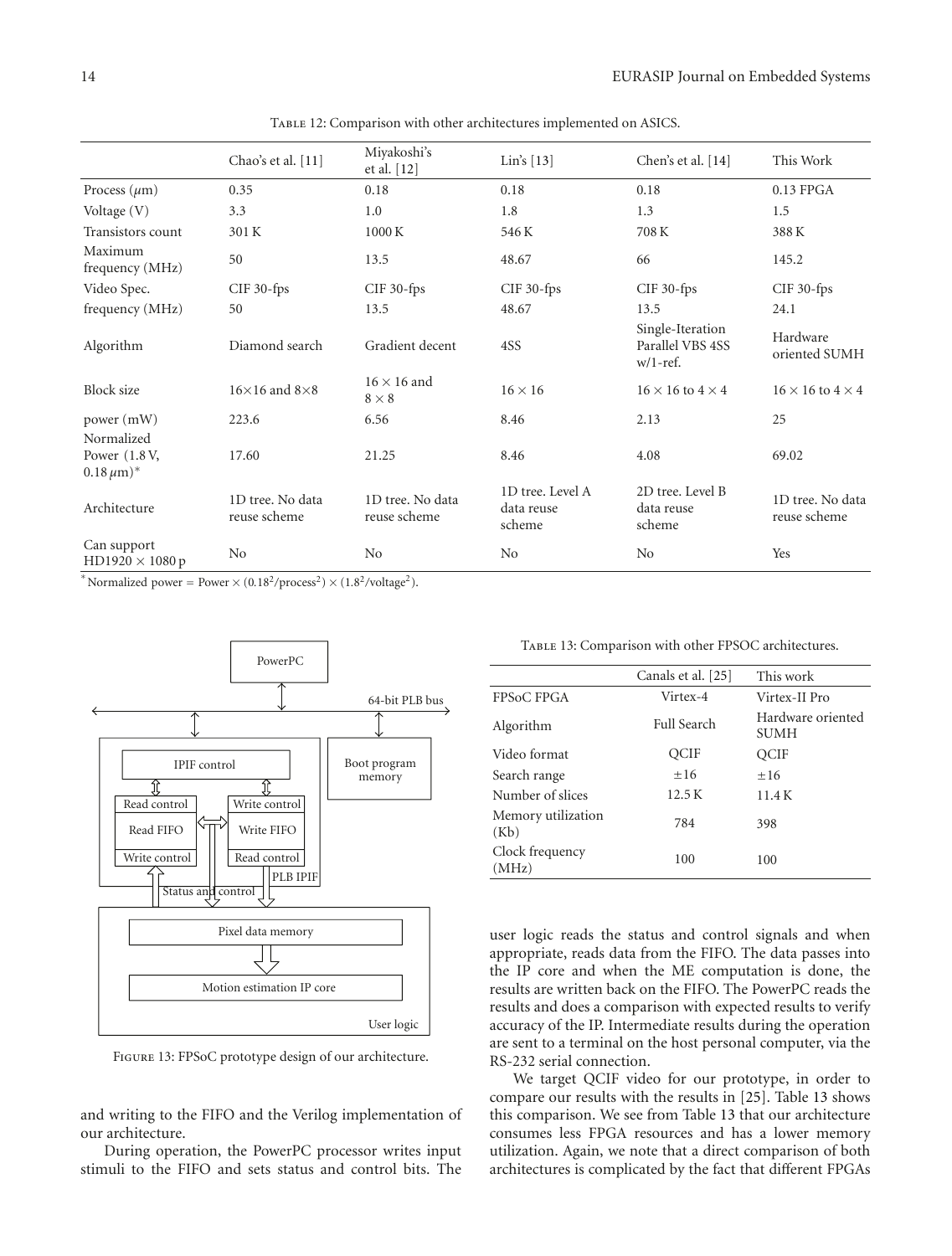were used in both prototyping platforms. The work in [25] is based on a Virtex-4 FPGA which uses 90-nm technology, while our work is based on Virtex-II Pro FPGA which uses 130-nm technology.

### **5. Conclusion**

In this paper we have presented our low power, FPSoCbased architecture for a fast ME algorithm in H.264/AVC. We described our adopted fast ME algorithm which is a hardware oriented SUMH algorithm. We showed that the modified SUMH has superior rate-distortion performance compared to some existing state-of-the-art fast ME algorithms. We also described our architecture for the hardware oriented SUMH. We showed that the FPGA-based implementation of our architecture yields ASIC-like levels of performance in terms of speed, area, and power. Our results showed in addition, that our architecture has the potential to support HD 1080 p unlike the other architectures we compared it with. Finally we have discussed our prototyping efforts and compared them with a similar prototyping effort. Our results showed that our implementation uses less FPGA resources.

In summary therefore, the modified SUMH is more attractive than SUMH because it is hardware oriented. It is also more attractive than Full Search because Full Search is hardware oriented, it is much more complex than the modified SUMH and thus will require more hardware area, speed, and power for implementation.

We therefore conclude that for low power handheld devices, the modified SUMH can be used without much penalty, instead of Full Search, for ME in H.264/AVC.

#### **Acknowledgments**

The authors acknowledge the support from Xilinx Inc., the Xilinx University Program, the Packard Foundation and the Department of Electrical Engineering, Santa Clara University, California. The authors also thank the editor and Reviewers of this journal for their useful comments.

#### **References**

- [1] T. Wiegand, G. J. Sullivan, G. Bjontegaard, and A. Luthra, "Overview of the H.264/AVC video coding standard," *IEEE Transactions on Circuits and Systems for Video Technology*, vol. 13, no. 7, pp. 560–576, 2003.
- [2] G. J. Sullivan, P. Topiwala, and A. Luthra, "The H.264/AVC advanced video coding standard: overview and introduction to the fidelity range extensions," in *Proceedings of the 27th Conference on Applications of Digital Image Processing*, vol. 5558 of *Proceedings of SPIE*, pp. 454–474, August 2004.
- [3] H.-C. Lin, Y.-J. Wang, K.-T. Cheng, et al., "Algorithms and DSP implementation of H.264/AVC," in *Proceedings of the Asia and South Pacific Design Automation Conference (ASP-DAC '06)*, pp. 742–749, Yokohama, Japan, January 2006.
- [4] Z. Chen, P. Zhou, and Y. He, "Fast integer pel and fractional pel motion estimation for JVT," in *Proceedings of the 6th Meeting of the Joint Video Team (JVT) of ISO/IEC MPEG and ITU-T VCE*, Awaji Island, Japan, December 2002, JVT-F017.
- [5] R. Li, B. Zeng, and M. L. Liou, "New three-step search algorithm for block motion estimation," *IEEE Transactions on Circuits and Systems for Video Technology*, vol. 4, no. 4, pp. 438–442, 1994.
- [6] L.-M. Po and W.-C. Ma, "A novel four-step search algorithm for fast block motion estimation," *IEEE Transactions on Circuits and Systems for Video Technology*, vol. 6, no. 3, pp. 313–317, 1996.
- [7] J. Y. Tham, S. Ranganath, M. Ranganath, and A. A. Kassim, "A novel unrestricted center-biased diamond search algorithm for block motion estimation," *IEEE Transactions on Circuits and Systems for Video Technology*, vol. 8, no. 4, pp. 369–377, 1998.
- [8] X. Yi, J. Zhang, N. Ling, and W. Shang, "Improved and simplified fast motion estimation for JM," in *Proceedings of the 16th Meeting of the Joint Video Team (JVT) of ISO/IEC MPEG and ITU-T VCEG*, Posnan, Poland, July 2005, JVT-P021.doc.
- [9] X. Yi and N. Ling, "Improved normalized partial distortion search with dual-halfway-stop for rapid block motion estimation," *IEEE Transactions on Multimedia*, vol. 9, no. 5, pp. 995– 1003, 2007.
- [10] C. De Vleeschouwer, T. Nilsson, K. Denolf, and J. Bormans, "Algorithmic and architectural co-design of a motionestimation engine for low-power video devices," *IEEE Transactions on Circuits and Systems for Video Technology*, vol. 12, no. 12, pp. 1093–1105, 2002.
- [11] W.-M. Chao, C.-W. Hsu, Y.-C. Chang, and L.-G. Chen, "A novel hybrid motion estimator supporting diamond search and fast full search," in *Proceedings of IEEE International Symposium on Circuits and Systems (ISCAS '02)*, vol. 2, pp. 492–495, Phoenix, Ariz, USA, May 2002.
- [12] J. Miyakoshi, Y. Kuroda, M. Miyama, K. Imamura, H. Hashimoto, and M. Yoshimoto, "A sub-mW MPEG-4 motion estimation processor core for mobile video application," in *Proceedings of the Custom Integrated Circuits Conference (ICC '03)*, pp. 181–184, 2003.
- [13] S.-S. Lin, *Low-power motion estimation processors for mobile video application*, M.S. thesis, Graduate Institute of Electronic Engineering, National Taiwan University, Taipei, Taiwan, 2004.
- [14] T.-C. Chen, Y.-H. Chen, S.-F. Tsai, S.-Y. Chien, and L.-G. Chen, "Fast algorithm and architecture design of low-power integer motion estimation for H.264/AVC," *IEEE Transactions on Circuits and Systems for Video Technology*, vol. 17, no. 5, pp. 568–576, 2007.
- [15] L. Zhang and W. Gao, "Reusable architecture and complexitycontrollable algorithm for the integer/fractional motion estimation of H.264," *IEEE Transactions on Consumer Electronics*, vol. 53, no. 2, pp. 749–756, 2007.
- [16] C. A. Rahman and W. Badawy, "UMHexagonS algorithm based motion estimation architecture for H.264/AVC," in *Proceedings of the 5th International Workshop on System-on-Chip for Real-Time Applications (IWSOC '05)*, pp. 207–210, Banff, Alberta, Canada, 2005.
- [17] M.-S. Byeon, Y.-M. Shin, and Y.-B. Cho, "Hardware architecture for fast motion estimation in H.264/AVC video coding," in *IEICE Transactions on Fundamentals of Electronics, Communications and Computer Sciences*, vol. E89-A, no. 6, pp. 1744–1745, 2006.
- [18] Y.-Y. Wang, Y.-T. Peng, and C.-J. Tsai, "VLSI architecture design of motion estimator and in-loop filter for MPEG-4 AVC/H.264 encoders," in *Proceedings of the IEEE International Symposium on Circuits and Systems (ISCAS '04)*, vol. 2, pp. 49– 52, Vancouver, Canada, May 2004.